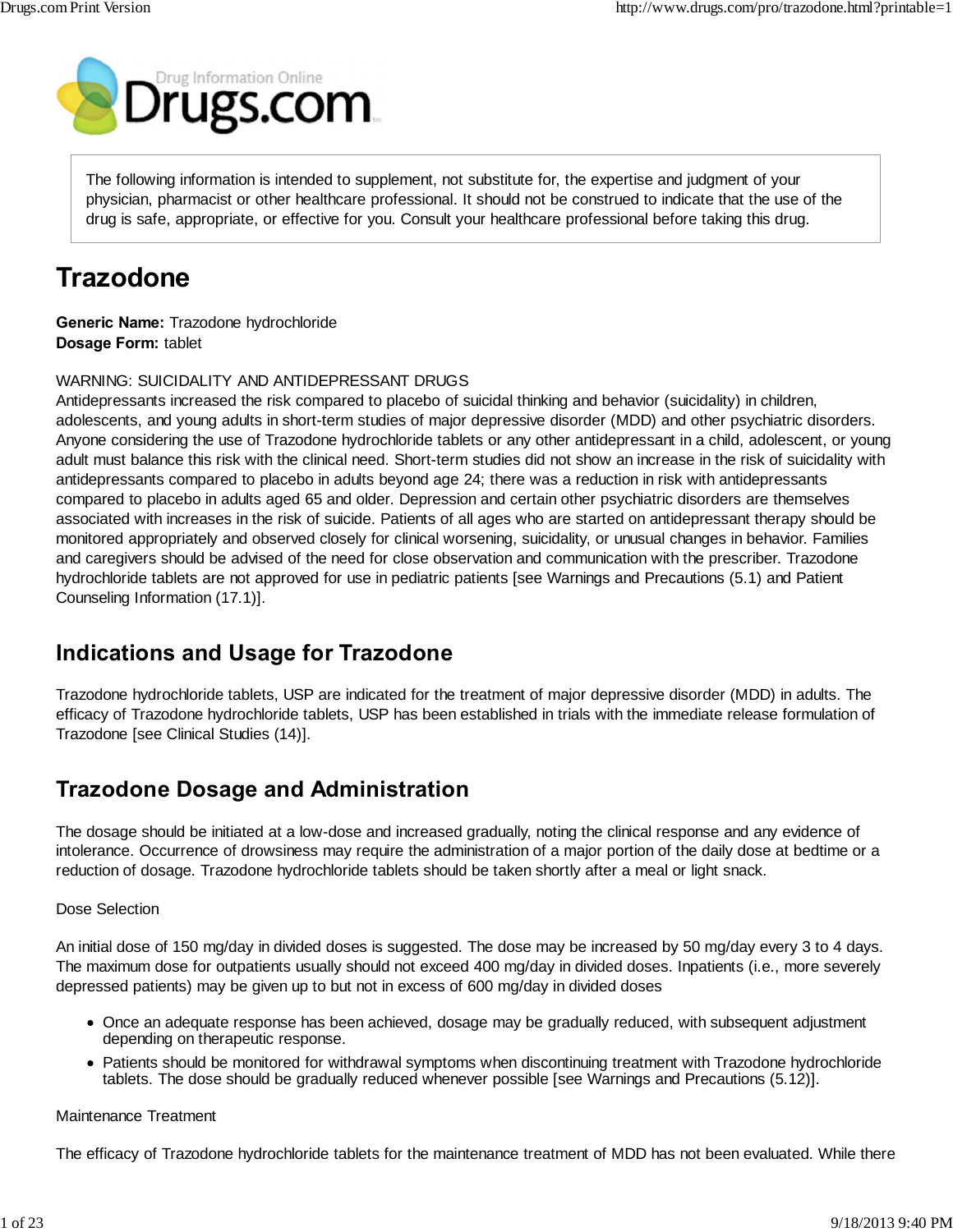is no body of evidence available to answer the question of how long a patient treated with Trazodone hydrochloride tablets should continue the drug, it is generally recommended that treatment be continued for several months after an initial response. Patients should be maintained on the lowest effective dose and be periodically reassessed to determine the continued need for maintenance treatment.

Important Administration Instructions

Trazodone hydrochloride tablets are scored to provide flexibility in dosing.

Trazodone hydrochloride tablets can be swallowed whole or administered as a half tablet by breaking the tablet along the score line.

# **Dosage Forms and Strengths**

Trazodone hydrochloride tablets are available in the following strengths:

50 mg : white, round, biconvex, tablets. Engraved %APO+bisect %T50+on one side, other side plain.

100 mg: white, round, biconvex, tablets. Engraved %PO+bisect %100+on one side, other side plain.

150 mg: white, oval, fl at faced beveled-edge tablets with a full bisect and 2 partial trisects. Engraved %APO+bisect %T150+ on one side, and  $%0.5050+$  on the other side.

300 mg: white, oval, fl at faced beveled-edge tablets with a full bisect and 2 partial trisects. Engraved %APO+bisect %T300+ on one side, and %400 100 100+on the other side with the middle %400+perpendicular to the others.

# **Contraindications**

None.

# **Warnings and Precautions**

## **Clinical Worsening and Suicide Risk**

Patients with major depressive disorder (MDD), both adult and pediatric, may experience worsening of their depression and/or the emergence of suicidal ideation and behavior (suicidality) or unusual changes in behavior, whether or not they are taking antidepressant medications, and this risk may persist until significant remission occurs. Suicide is a known risk of depression and certain other psychiatric disorders and these disorders themselves are the strongest predictors of suicide. There has been a long standing concern, however, that antidepressants may have a role in inducing worsening of depression and the emergence of suicidality in certain patients during the early phases of treatment. Pooled analyses of short-term placebo-controlled trials of antidepressant drugs (SSRIs and others) showed that these drugs increase the risk of suicidal thinking and behavior (suicidality) in children, adolescents, and young adults (ages 18 to 24) with MDD and other psychiatric disorders. Short-term studies did not show an increase in the risk of suicidality with antidepressants compared to placebo in adults beyond age 24; there was a reduction with antidepressants compared to placebo in adults aged 65 and older.

The pooled analyses of placebo-controlled trials in children and adolescents with MDD, obsessive compulsive disorder (OCD), or other psychiatric disorders included a total of 24 short-term trials of 9 antidepressant drugs in over 4,400 patients. The pooled analyses of placebo-controlled trials in adults with MDD or other psychiatric disorders included a total of 295 short-term trials (median duration of 2 months) of 11 antidepressant drugs in over 77,000 patients. There was considerable variation in risk of suicidality among drugs, but a tendency toward an increase in the younger patients for almost all drugs studied. There were differences in absolute risk of suicidality across the different indications, with the highest incidence in MDD. The risk differences (drug vs. placebo), however, were relatively stable within age strata and across indications. These risk differences (drug-placebo difference in the number of cases of suicidality per 1,000 patients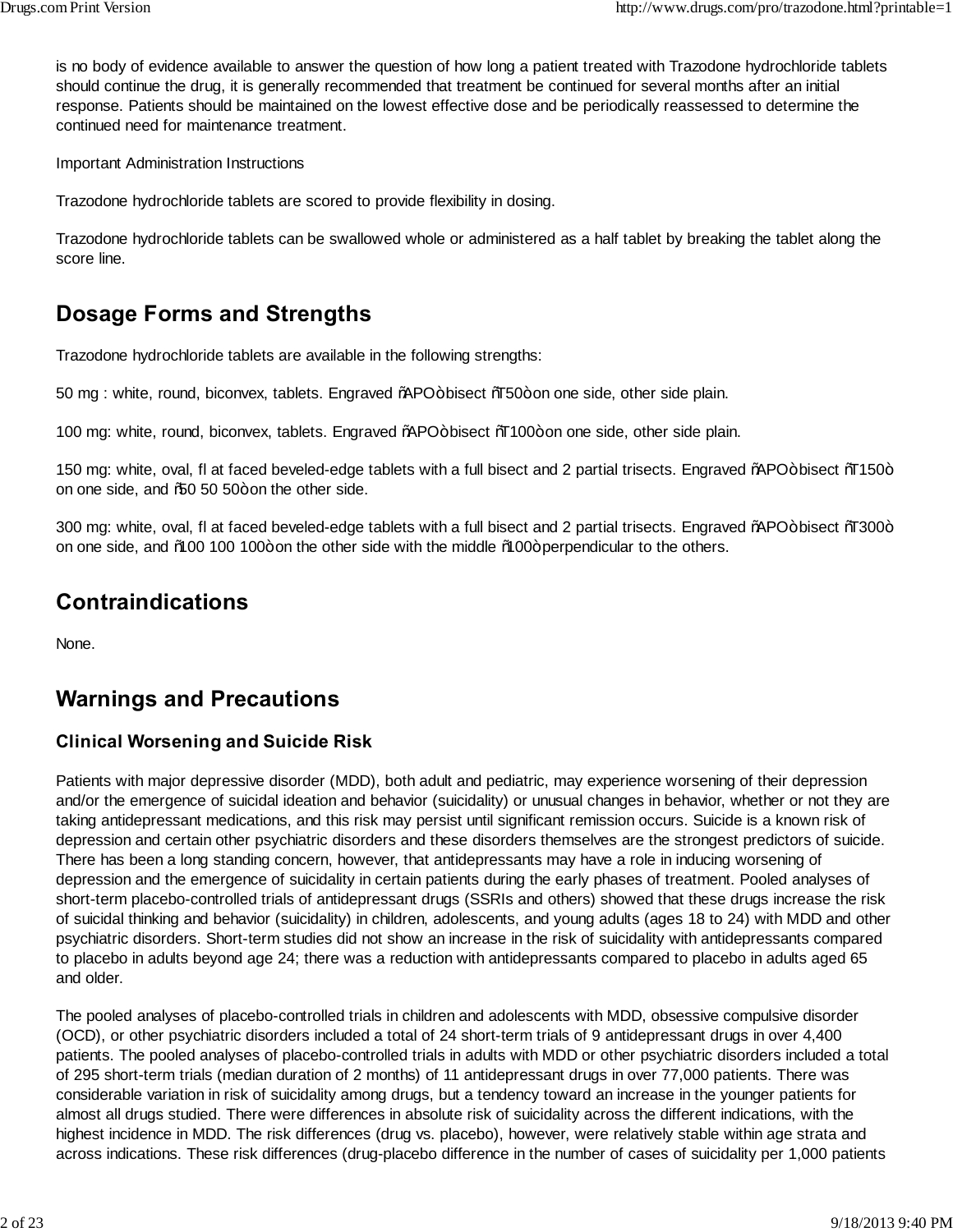treated) are provided in Table 1.

|              | Table 1                                                                                        |
|--------------|------------------------------------------------------------------------------------------------|
| Age<br>Range | Drug-Placebo Difference in Number of Cases of Suicidality per 1,000<br><b>Patients Treated</b> |
|              | Increases Compared to Placebo                                                                  |
| < 18         | 14 additional cases                                                                            |
| 18-24        | 5 additional cases                                                                             |
|              | Decreases Compared to Placebo                                                                  |
| $25 - 64$    | 1 fewer case                                                                                   |
| 65           | 6 fewer cases                                                                                  |

No suicides occurred in any of the pediatric trials. There were suicides in the adult trials, but the number was not sufficient to reach any conclusion about drug effect on suicide.

It is unknown whether the suicidality risk extends to longer-term use, i.e., beyond several months. However, there is substantial evidence from placebo-controlled maintenance trials in adults with depression that the use of antidepressants can delay the recurrence of depression.

All patients being treated with antidepressants for any indication should be monitored appropriately and observed closely for clinical worsening, suicidality, and unusual changes in behavior, especially during the initial few months of a course of drug therapy, or at times of dose changes, either increases or decreases.

The following symptoms, anxiety, agitation, panic attacks, insomnia, irritability, hostility, aggressiveness, impulsivity, akathisia (psychomotor restlessness), hypomania, and mania, have been reported in adult and pediatric patients being treated with antidepressants for major depressive disorder as well as for other indications, both psychiatric and nonpsychiatric. Although a causal link between the emergence of such symptoms and either the worsening of depression and/or the emergence of suicidal impulses has not been established, there is concern that such symptoms may represent precursors to emerging suicidality.

Consideration should be given to changing the therapeutic regimen, including possibly discontinuing the medication, in patients whose depression is persistently worse, or who are experiencing emergent suicidality or symptoms that might be precursors to worsening depression or suicidality, especially if these symptoms are severe, abrupt in onset, or were not part of the patient's presenting symptoms.

Families and caregivers of patients being treated with antidepressants for major depressive disorder or other indications, both psychiatric and nonpsychiatric, should be alerted about the need to monitor patients for the emergence of agitation, irritability, unusual changes in behavior, and the other symptoms described above, as well as the emergence of suicidality, and to report such symptoms immediately to healthcare providers. Such monitoring should include daily observation by families and caregivers. Prescriptions for Trazodone should be written for the smallest quantity of tablets consistent with good patient management, in order to reduce the risk of overdose.

## **Serotonin Syndrome or Neuroleptic Malignant Syndrome (NMS)-Like Reactions**

The development of a potentially life-threatening serotonin syndrome or neuroleptic malignant syndrome (NMS)-like reactions have been reported with antidepressants alone and may occur with Trazodone treatment, but particularly with concomitant use of other serotoninergic drugs (including SSRIs, SNRIs and triptans) and with drugs that impair metabolism of serotonin (including monoamine oxidase inhibitors [MAOIs]), or with antipsychotics or other dopamine antagonists. Serotonin syndrome symptoms may include mental status changes (e.g., agitation, hallucinations, and coma), autonomic instability (e.g., tachycardia, labile blood pressure, and hyperthermia), neuromuscular aberrations (e.g., hyperreflexia, incoordination) and/or gastrointestinal symptoms (e.g., nausea, vomiting, and diarrhea). Serotonin syndrome, in its most severe form, can resemble neuroleptic malignant syndrome, which includes hyperthermia, muscle rigidity, autonomic instability with possible rapid fluctuation of vital signs, and mental status changes.

Treatment with Trazodone hydrochloride tablets and any concomitant serotonergic or antidopaminergic agents, including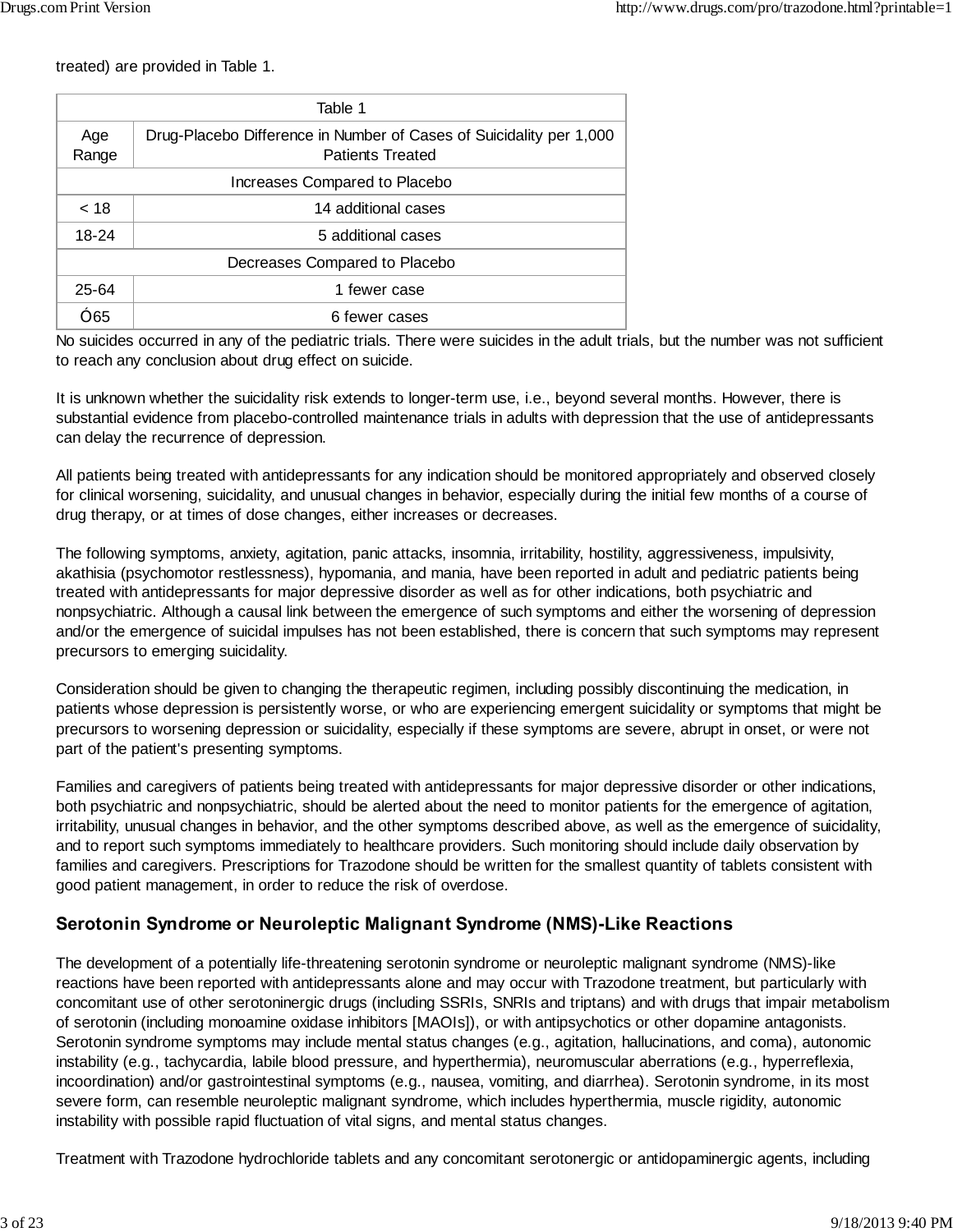antipsychotics, should be discontinued immediately if the above reactions occur and supportive symptomatic treatment should be initiated.

Trazodone hydrochloride tablets should not be used within 14 days of an MAOI [see Warnings and Precautions (5.8) and Drug Interactions (7)].

If concomitant treatment with Trazodone hydrochloride tablets and an SSRI, SNRI or a 5-hydroxytryptamine receptor agonist (triptan) is clinically warranted, careful observation of the patient is advised, particularly during treatment initiation and dose increases.

The concomitant use of Trazodone hydrochloride tablets with serotonin precursors (such as tryptophan) is not recommended.

## **Screening Patients for Bipolar Disorder and Monitoring for Mania/Hypomania**

A major depressive episode may be the initial presentation of bipolar disorder. It is generally believed (though not established in controlled trials) that treating such an episode with an antidepressant alone may increase the likelihood of precipitation of a mixed/manic episode in patients at risk for bipolar disorder. Whether any of the symptoms described for clinical worsening and suicide risk represent such a conversion is unknown. However, prior to initiating treatment with an antidepressant, patients with depressive symptoms should be adequately screened to determine if they are at risk for bipolar disorder; such screening should include a detailed psychiatric history, including a family history of suicide, bipolar disorder, and depression. It should be noted that Trazodone hydrochloride tablets are not approved for use in treating bipolar depression.

## **QT Prolongation and Risk of Sudden Death**

Trazodone is known to prolong the QT/QTc interval. Some drugs that prolong the QT/QTc interval can cause torsade de pointes with sudden, unexplained death. The relationship of QT prolongation is clearest for larger increases (20 msec and greater), but it is possible that smaller QT/QTc prolongations may also increase risk, especially in susceptible individuals, such as those with hypokalemia, hypomagnesemia, or a genetic predisposition to prolonged QT/QTc.

Although torsade de pointes has not been observed with the use of Trazodone hydrochloride tablets at recommended doses in premarketing trials, experience is too limited to rule out an increased risk. However, there have been postmarketing reports of torsade de pointes with the immediate-release form of Trazodone (in the presence of multiple confounding factors), even at doses of 100 mg per day or less.

### **Use in Patients With Heart Disease**

Trazodone hydrochloride is not recommended for use during the initial recovery phase of myocardial infarction.

Caution should be used when administering Trazodone hydrochloride tablets to patients with cardiac disease and such patients should be closely monitored, since antidepressant drugs (including Trazodone hydrochloride) may cause cardiac arrhythmias.

QT prolongation has been reported with Trazodone therapy [see Warnings and Precautions (5.4)]. Clinical studies in patients with preexisting cardiac disease indicate that Trazodone hydrochloride may be arrhythmogenic in some patients in that population. Arrhythmias identified include isolated PVCs, ventricular couplets, tachycardia with syncope, and torsade de pointes. Postmarketing events have been reported at doses of 100 mg or less with the immediate-release form of Trazodone.

Concomitant administration of drugs that prolong the QT interval or that are inhibitors of CYP3A4 may increase the risk of cardiac arrhythmia.

## **Orthostatic Hypotension and Syncope**

Hypotension, including orthostatic hypotension and syncope has been reported in patients receiving Trazodone hydrochloride. Concomitant use with an antihypertensive may require a reduction in the dose of the antihypertensive drug.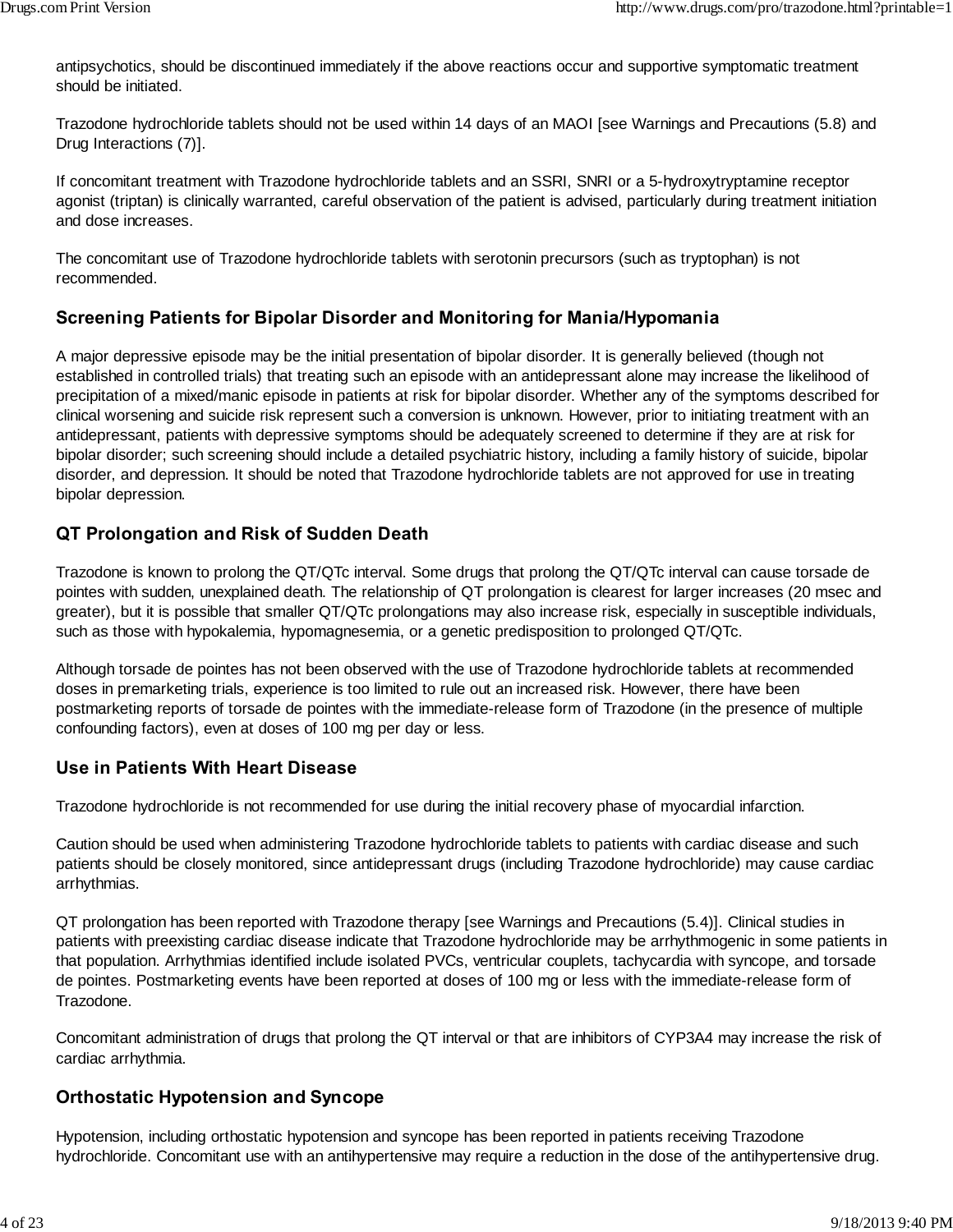## **Abnormal Bleeding**

Postmarketing data have shown an association between use of drugs that interfere with serotonin reuptake and the occurrence of gastrointestinal (GI) bleeding. While no association between Trazodone and bleeding events, in particular GI bleeding, was shown, patients should be cautioned about potential risk of bleeding associated with the concomitant use of Trazodone and NSAIDs, aspirin, or other drugs that affect coagulation or bleeding. Other bleeding events related to SSRIs and SNRIs have ranged from ecchymosis, hematoma, epistaxis, and petechiae to life-threatening hemorrhages.

## **Interaction With MAOIs**

In patients receiving serotonergic drugs in combination with a monoamine oxidase inhibitor (MAOI), there have been reports of serious, sometimes fatal reactions including hyperthermia, rigidity, myoclonus, autonomic instability with rapid fluctuation in vital signs, and mental status changes that include extreme agitation progressing to delirium and coma. These reactions have also been reported in patients who have recently discontinued antidepressant treatment and have been started on an MAOI. Some cases presented with features resembling neuroleptic malignant syndrome. Furthermore, limited animal data on the effects of combined use of serotonergic antidepressants and MAOIs suggest that these drugs may act synergistically to elevate blood pressure and evoke behavioral excitation. Therefore, it is recommended that Trazodone hydrochloride tablets should not be used in combination with an MAOI or within 14 days of discontinuing treatment with an MAOI. Similarly, at least 14 days should be allowed after stopping Trazodone hydrochloride tablets before starting an MAOI.

## **Priapism**

Rare cases of priapism (painful erections greater than 6 hours in duration) were reported in men receiving Trazodone. Priapism, if not treated promptly, can result in irreversible damage to the erectile tissue. Men who have an erection lasting greater than 6 hours, whether painful or not, should immediately discontinue the drug and seek emergency medical attention [see Adverse Reactions (6.2) and Overdosage (10)].

Trazodone should be used with caution in men who have conditions that might predispose them to priapism (e.g., sickle cell anemia, multiple myeloma, or leukemia), or in men with anatomical deformation of the penis (e.g., angulation, cavernosal fibrosis, or Peyronie's disease).

## **Hyponatremia**

Hyponatremia may occur as a result of treatment with antidepressants. In many cases, this hyponatremia appears to be the result of the syndrome of inappropriate antidiuretic hormone secretion (SIADH). Cases with serum sodium lower than 110 mmol/L have been reported. Elderly patients may be at greater risk of developing hyponatremia with antidepressants. Also, patients taking diuretics or who are otherwise volume-depleted can be at greater risk. Discontinuation of Trazodone hydrochloride tablets should be considered in patients with symptomatic hyponatremia and appropriate medical intervention should be instituted.

Signs and symptoms of hyponatremia include headache, difficulty concentrating, memory impairment, confusion, weakness, and unsteadiness, which can lead to falls. Signs and symptoms associated with more severe and/or acute cases have included hallucination, syncope, seizure, coma, respiratory arrest, and death.

## **Potential for Cognitive and Motor Impairment**

Trazodone hydrochloride tablets may cause somnolence or sedation and may impair the mental and/or physical ability required for the performance of potentially hazardous tasks. Patients should be cautioned about operating hazardous machinery, including automobiles, until they are reasonably certain that the drug treatment does not affect them adversely.

## **Discontinuation Symptoms**

Withdrawal symptoms including anxiety, agitation and sleep disturbances, have been reported with Trazodone. Clinical experience suggests that the dose should be gradually reduced before complete discontinuation of the treatment.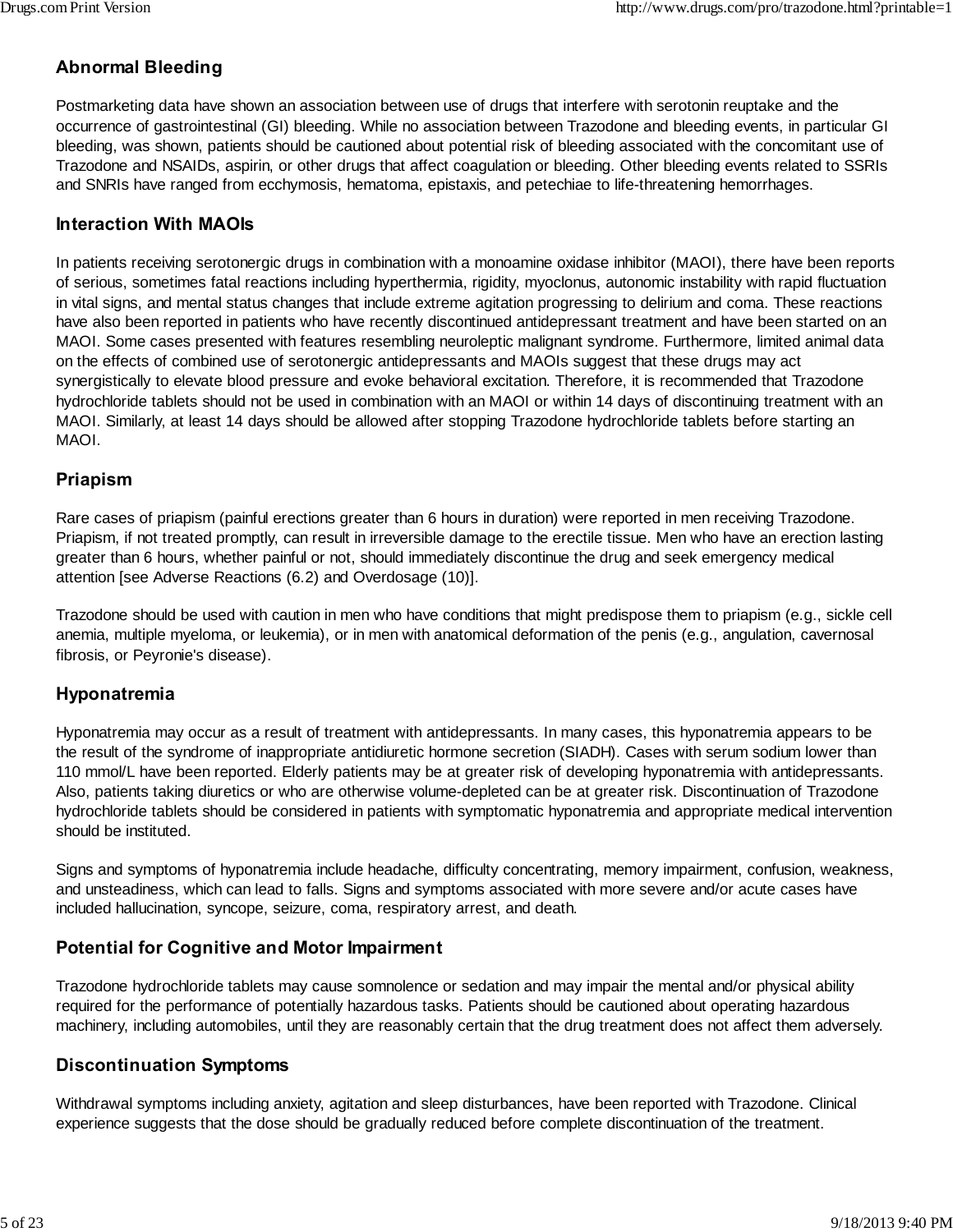# **Adverse Reactions**

The following serious adverse reactions are described elsewhere in the labeling:

- Clinical Worsening and Suicide Risk [see Boxed Warning and Warnings and Precautions (5.1)]
- Serotonin Syndrome or NMS-Like Reactions [see Warnings and Precautions (5.2)]
- QT Prolongation and Risk of Sudden Death [see Warnings and Precautions (5.4)]
- Orthostatic Hypotension [see Warnings and Precautions (5.6)]
- Abnormal Bleeding Events [see Warnings and Precautions (5.7)]
- Priapism [see Warnings and Precautions (5.9)]
- Hyponatremia [see Warnings and Precautions (5.10)]
- Cognitive and Motor Impairment [see Warnings and Precautions (5.11)]
- Discontinuation Symptoms [see Warnings and Precautions (5.12)]

The most common adverse reactions (reported in  $-5\%$  and at twice the rate of placebo) are:

Somnolence/sedation, dizziness, constipation, vision blurred.

Table 2 presents the summary of adverse events (AEs) leading to discontinuation of Trazodone hydrochloride tablets treatment with an incidence of at least 1% and at least twice that for placebo.

| Table 2: Adverse Reactions With Discontinuation as                               |         |  |  |  |  |
|----------------------------------------------------------------------------------|---------|--|--|--|--|
| Action Taken (7 1%) Incidence and Incidence 2x<br>Placebo<br>Trazodone $N = 202$ |         |  |  |  |  |
| Somnolence/Sedation                                                              | 8(4%)   |  |  |  |  |
| <b>Dizziness</b>                                                                 | 7(3.5%) |  |  |  |  |
| Confusional state                                                                | 2(1%)   |  |  |  |  |
| Coordination abnormal                                                            | 2(1%)   |  |  |  |  |
| Headache                                                                         | 2(1%)   |  |  |  |  |
| Nausea                                                                           | 2(1%)   |  |  |  |  |
| Balance disorder/Gait disturbance                                                | 2(1%)   |  |  |  |  |

### **Clinical Studies Experience**

The table below is presented solely to indicate the relative frequency of adverse events reported in representative controlled clinical studies conducted to evaluate the safety and efficacy of Trazodone hydrochloride.

The figures cited cannot be used to predict concisely the incidence of untoward events in the course of usual medical practice where patient characteristics and other factors often differ from those which prevailed in the clinical trials. These incidence figures, also, cannot be compared with those obtained from other clinical studies involving related drug products and placebo as each group of drug trials is conducted under a different set of conditions.

| Table 3: Adverse Reactions: Percentage of Patients (> 2%) as Observed in Controlled Clinical Studies |           |         |           |         |  |  |  |
|------------------------------------------------------------------------------------------------------|-----------|---------|-----------|---------|--|--|--|
| Inpatients<br>Outpatients                                                                            |           |         |           |         |  |  |  |
|                                                                                                      | Trazodone | Placebo | Trazodone | Placebo |  |  |  |
| Number of Patients                                                                                   | 142       | 95      | 157       | 158     |  |  |  |
| % of Patients Reporting                                                                              |           |         |           |         |  |  |  |
| Allergic                                                                                             |           |         |           |         |  |  |  |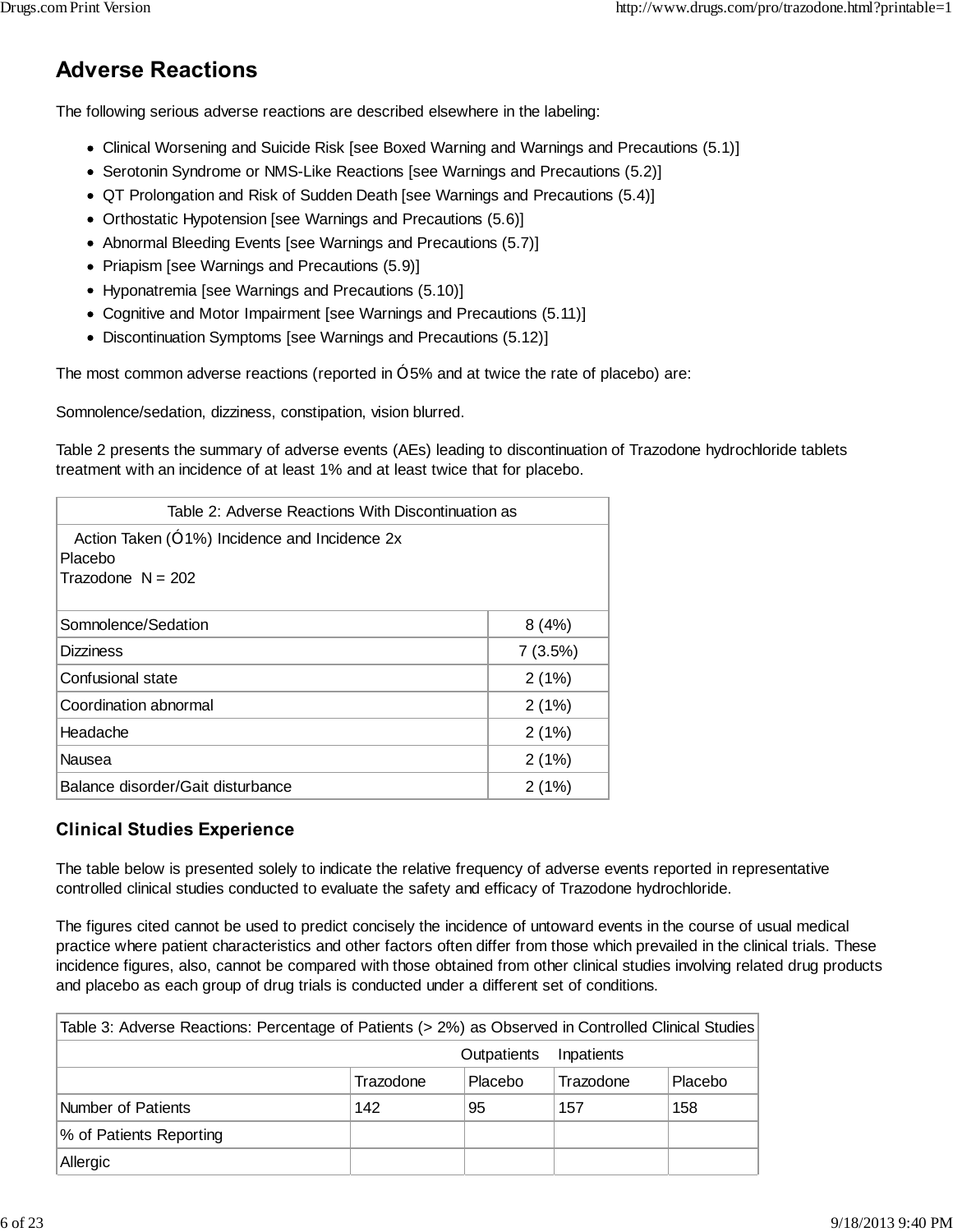| Skin Condition/Edema           | 2.8            | 1.1         | $\overline{7}$ | 1.3            |
|--------------------------------|----------------|-------------|----------------|----------------|
| Autonomic                      |                |             |                |                |
| <b>Blurred Vision</b>          | 6.3            | 4.2         | 14.7           | 3.8            |
| Constipation                   | $\overline{7}$ | 4.2         | 7.6            | 5.7            |
| Dry Mouth                      | 14.8           | 8.4         | 33.8           | 20.3           |
| Cardiovascular                 |                |             |                |                |
| Hypertension                   | 2.1            | 1.1         | 1.3            | $\star$        |
| Hypotension                    | $\overline{7}$ | 1.1         | 3.8            | 0              |
| Shortness of Breath            | $\star$        | 1.1         | 1.3            | $\mathbf 0$    |
| Syncope                        | 2.8            | 2.1         | 4.5            | 1.3            |
| Tachycardia/Palpitations       | 0              | $\pmb{0}$   | 7              | $\overline{7}$ |
| <b>CNS</b>                     |                |             |                |                |
| Anger/Hostility                | 3.5            | 6.3         | 1.3            | 2.5            |
| Confusion                      | 4.9            | 0           | 5.7            | 7.6            |
| <b>Decreased Concentration</b> | 2.8            | 2.1         | 1.3            | 0              |
| Disorientation                 | 2.1            | 0           | $\star$        | $\mathbf 0$    |
| Dizziness/Light-Headedness     | 19.7           | 5.3         | 28             | 15.2           |
| <b>Drowsiness</b>              | 23.9           | 6.3         | 40.8           | 19.6           |
| Excitement                     | 1.1            | 1.1         | 5.1            | 5.7            |
| Fatigue                        | 11.3           | 4.2         | 5.7            | 2.5            |
| Headache                       | 9.9            | 5.3         | 19.8           | 15.8           |
| Insomnia                       | 9.9            | 10.5        | 6.4            | 12             |
| Impaired Memory                | 1.4            | 0           | $\star$        | $\star$        |
| <b>Nervousness</b>             | 14.8           | 10.5        | 6.4            | 8.2            |
| Gastrointestinal               |                |             |                |                |
| Abdominal/Gastric Disorder     | 3.5            | 4.2         | 5.7            | 4.4            |
| <b>Bad Taste in Mouth</b>      | 1.4            | 0           | 0              | $\mathbf 0$    |
| Diarrhea                       | 0              | 1.1         | 4.5            | 1.9            |
| Nausea/Vomiting                | 9.9            | 1.1         | 12.7           | 9.5            |
| Musculoskeletal                |                |             |                |                |
| Musculoskeletal Aches/Pains    | 5.6            | 3.2         | 5.1            | 2.5            |
| Neurological                   |                |             |                |                |
| Incoordination                 | 4.9            | $\pmb{0}$   | 1.9            | $\mathbf 0$    |
| Paresthesia                    | 1.4            | $\mathbf 0$ | 0              | $\star$        |
| <b>Temors</b>                  | 2.8            | 1.1         | 5.1            | 3.8            |
| <b>Sexual Function</b>         |                |             |                |                |
| Decreased Libido               | $\star$        | 1.1         | 1.3            | $\star$        |
| Other                          |                |             |                |                |
| Decreased Appetite             | 3.5            | 5.3         | 0              | $\star$        |
| Eyes Red/Tired/Itching         | 2.8            | 0           | 0              | 0              |
| Head Full-Heavy                | 2.8            | $\pmb{0}$   | 0              | $\pmb{0}$      |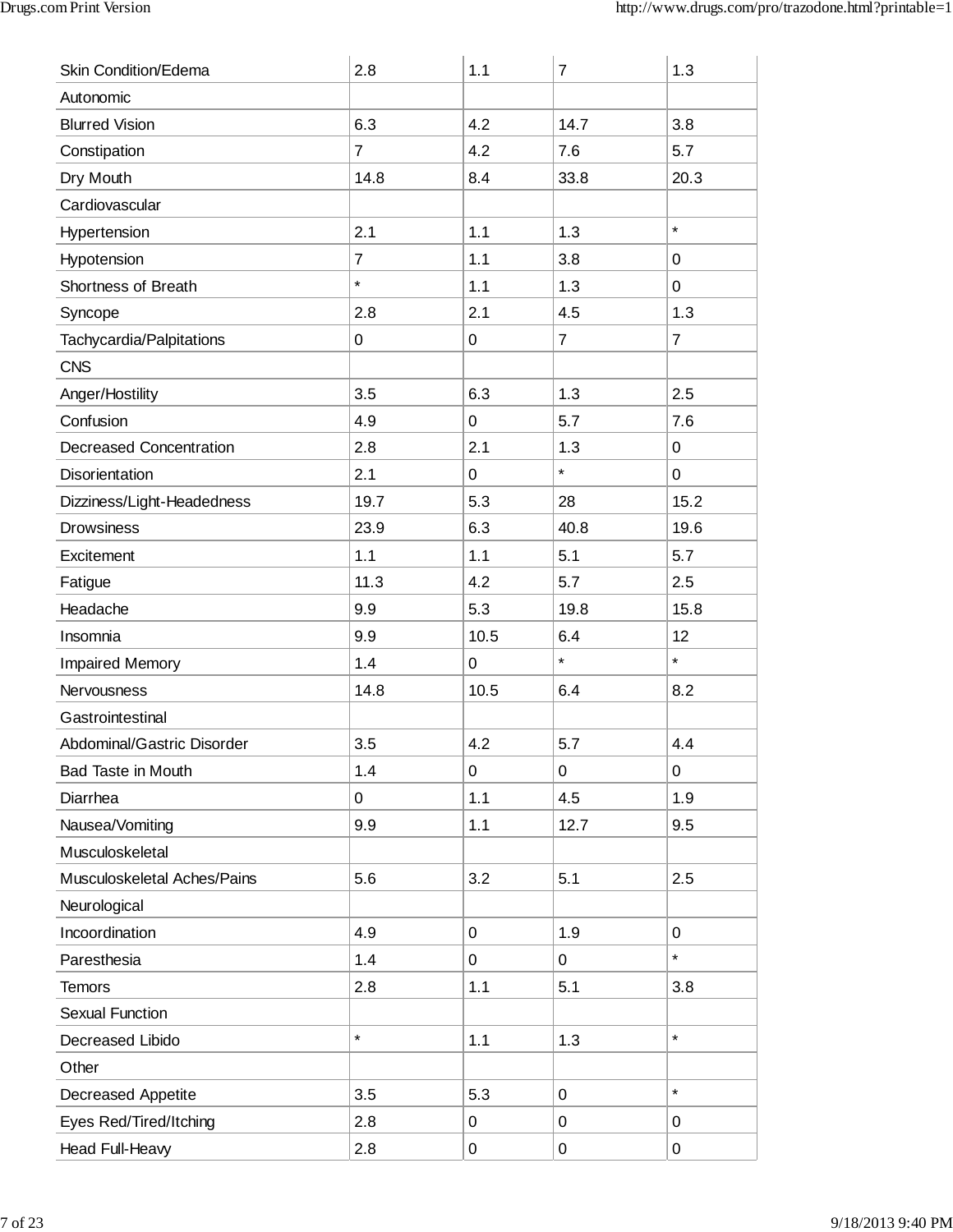| Malaise                 | 2.8     | 0   | 0       | 0       |
|-------------------------|---------|-----|---------|---------|
| Nasal/Sinus Congestion  | 2.8     | 0   | 5.7     | 3.2     |
| Nightmares/Vivid Dreams | $\star$ | 1.1 | 5.1     | 5.7     |
| Sweating/Clamminess     | 1.4     | 1.1 | $\star$ | $\star$ |
| Tinnitus                | 1.4     | 0   | 0       | $\star$ |
| Weight Gain             | 1.4     | 0   | 4.5     | 1.9     |
| Weight Loss             | $\star$ | 3.2 | 5.7     | 2.5     |

\*Incidence less than 1%

Occasional sinus bradycardia has occurred in long-term studies.

In addition to the relatively common (i.e., greater than 1%) untoward events enumerated above, the following adverse events have been reported to occur in association with the use of Trazodone hydrochloride in the controlled clinical studies: akathisia, allergic reaction, anemia, chest pain, delayed urine flow, early menses, flatulence, hallucinations/delusions, hematuria, hyper-salivation, hypomania, impaired speech, impotence, increased appetite, increased libido, increased urinary frequency, missed periods, muscle twitches, numbness, and retrograde ejaculation.

#### **Postmarketing Experience**

Spontaneous reports regarding Trazodone hydrochloride received from postmarketing experience include the following: abnormal dreams, agitation, alopecia, anxiety, aphasia, apnea, ataxia, breast enlargement or engorgement, cardiospasm, cerebrovascular accident, chills, cholestasis, clitorism, congestive heart failure, diplopia, edema, extrapyramidal symptoms, grand mal seizures, hallucinations, hemolytic anemia, hirsutism, hyperbilirubinemia, increased amylase, increased salivation, insomnia, leukocytosis, leukonychia, jaundice, lactation, liver enzyme alterations, methemoglobinemia, nausea/vomiting (most frequently), paresthesia, paranoid reaction, priapism [see Warnings and Precautions (5.9) and Patient Counseling Information (17.1)], pruritus, psoriasis, psychosis, rash, stupor, inappropriate ADH syndrome, tardive dyskinesia, unexplained death, urinary incontinence, urinary retention, urticaria, vasodilation, vertigo, and weakness.

Cardiovascular system effects which have been reported include the following: conduction block, orthostatic hypotension and syncope, palpitations, bradycardia, atrial fibrillation, myocardial infarction, cardiac arrest, arrhythmia, ventricular ectopic activity, including ventricular tachycardia and QT prolongation. In postmarketing surveillance, prolonged QT interval, torsade de pointes, and ventricular tachycardia have been reported with the immediate-release form of Trazodone at doses of 100 mg per day or less [see Warnings and Precautions (5.4)].

# **Drug Interactions**

MAOIs

MAOIs should not be used within 14 days of Trazodone [see Warnings and Precautions (5.8)].

Central Nervous System (CNS) Depressants

Trazodone may enhance the response to alcohol, barbiturates, and other CNS depressants.

#### Cytochrome P450 3A4 Inhibitors

In vitro drug metabolism studies suggest that there is a potential for drug interactions when Trazodone is given with cytochrome P450 3A4 (CYP3A4) inhibitors. The effect of short-term administration of ritonavir (200 mg twice daily, 4 doses) on the pharmacokinetics of a single dose of Trazodone (50 mg) has been studied in 10 healthy subjects. The Cmax of Trazodone increased by 34%, the AUC increased 2.4 fold, the half-life increased by 2.2 fold, and the clearance decreased by 52%. Adverse effects including nausea, hypotension, and syncope were observed when ritonavir and Trazodone were coadministered. It is likely that ketoconazole, indinavir, and other CYP3A4 inhibitors such as itraconazole may lead to substantial increases in Trazodone plasma concentrations with the potential for adverse effects. If Trazodone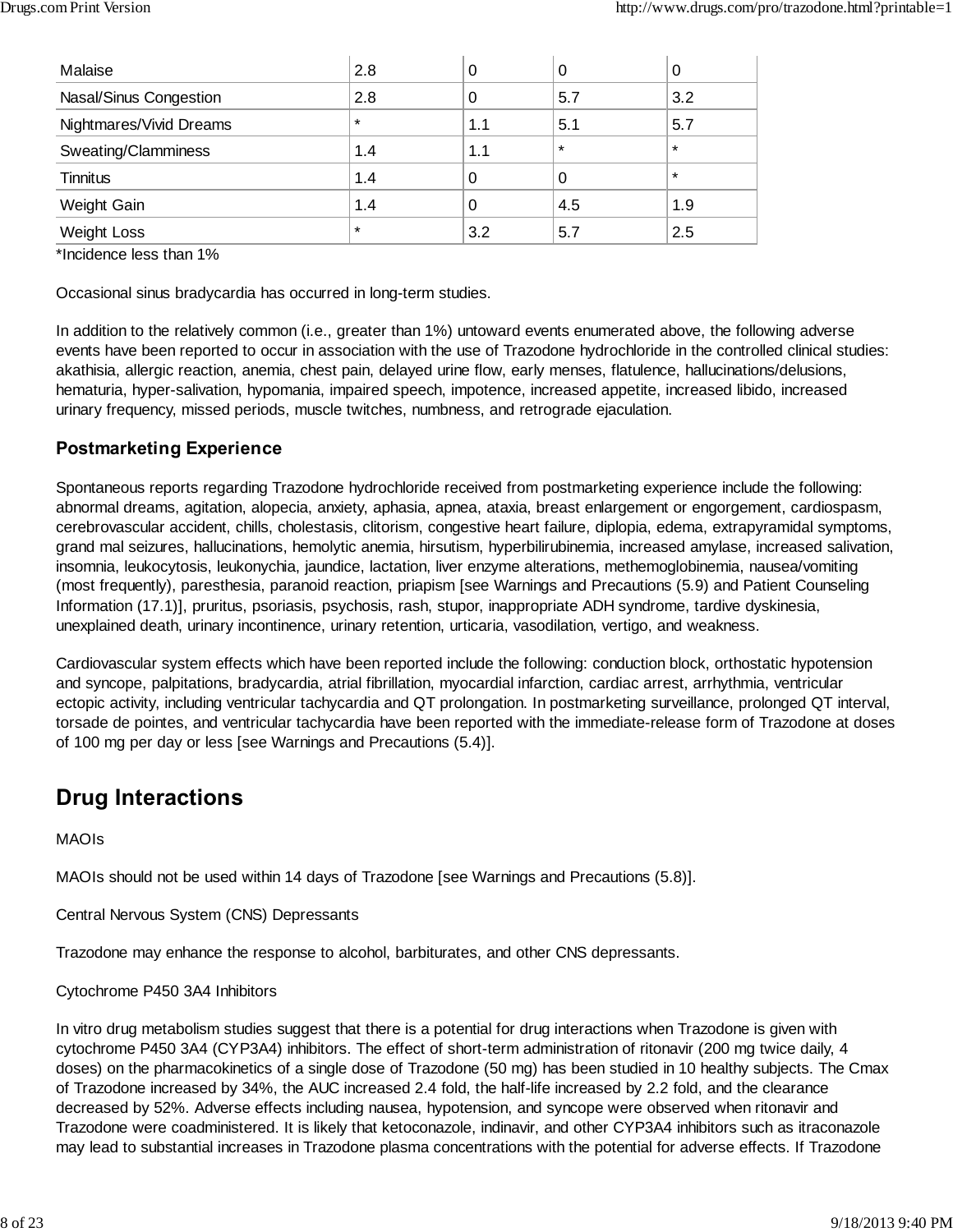is used with a potent CYP3A4 inhibitor, the risk of cardiac arrhythmia may be increased [see Warnings and Precautions (5.4)] and a lower dose of Trazodone should be considered.

Cytochrome P450 Inducers (e.g., Carbamazepine)

Carbamazepine induces CYP3A4. Following coadministration of carbamazepine 400 mg per day with Trazodone 100 mg to 300 mg daily, carbamazepine reduced plasma concentrations of Trazodone and m-chlorophenlypiperazine (an active metabolite) by 76% and 60% respectively, compared to pre-carbamazepine values. Patients should be closely monitored to see if there is a need for an increased dose of Trazodone when taking both drugs.

Digoxin and Phenytoin

Increased serum digoxin or phenytoin levels have been reported in patients receiving Trazodone concurrently with either of these drugs. Monitor serum levels and adjust dosages as needed.

Serotonergic Drugs

Based on the mechanism of action of Trazodone and the potential for serotonin syndrome, caution is advised when Trazodone is coadministered with other drugs that may affect the neurotransmitter systems [see Warnings and Precautions  $(5.2)$ ].

NSAIDs, Aspirin, or Other Drugs Affecting Coagulation or Bleeding

Due to a possible association between serotonin modulating drugs and gastrointestinal bleeding, patients should be monitored for and cautioned about the potential risk of bleeding associated with the concomitant use of Trazodone and NSAIDs, aspirin, or other drugs that affect coagulation or bleeding [see Warnings and Precautions (5.7)].

Warfarin

There have been reports of altered (either increased or decreased) prothrombin times in taking both warfarin and Trazodone.

# **USE IN SPECIFIC POPULATIONS**

### **Pregnancy**

Teratogenic Effects

Pregnancy Category C

Trazodone hydrochloride has been shown to cause increased fetal resorption and other adverse effects on the fetus in two studies using the rat when given at dose levels approximately 30 to 50 times the proposed maximum human dose. There was also an increase in congenital anomalies in one of three rabbit studies at approximately 15 to 50 times the maximum human dose. There are no adequate and well-controlled studies in pregnant women. Trazodone hydrochloride should be used during pregnancy only if the potential benefit justifies the potential risk to the fetus.

### **Nursing Mothers**

Trazodone and/or its metabolites have been found in the milk of lactating rats, suggesting that the drug may be secreted in human milk. Caution should be exercised when Trazodone is administered to a nursing woman.

## **Pediatric Use**

Safety and effectiveness in the pediatric population have not been established [see Boxed Warning and Warnings and Precautions (5.1)]. Trazodone hydrochloride should not be used in children or adolescents.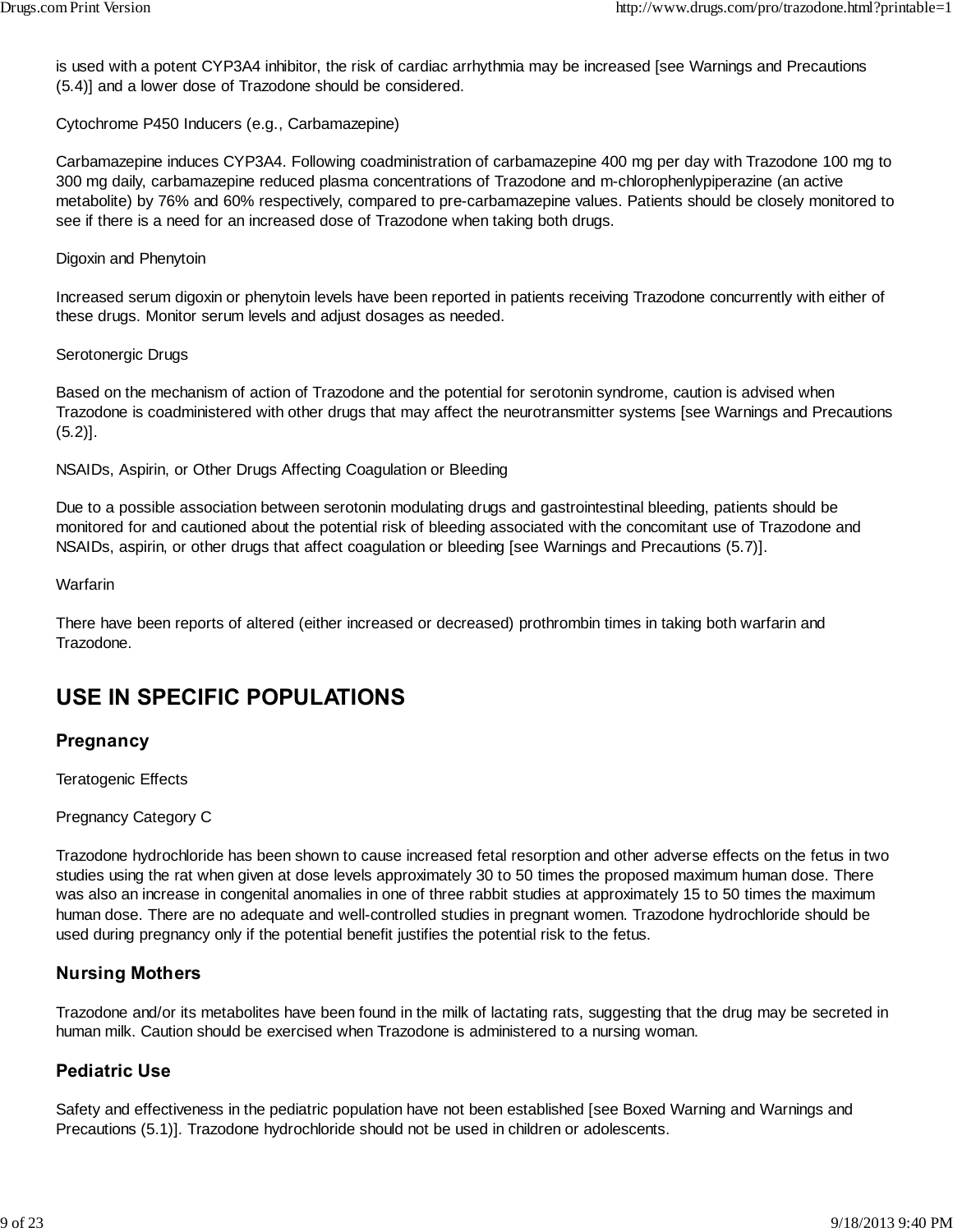## **Geriatric Use**

Reported clinical literature and experience with Trazodone has not identified differences in responses between elderly and younger patients. However, as experience in the elderly with Trazodone hydrochloride is limited, it should be used with caution in geriatric patients.

Antidepressants have been associated with cases of clinically significant hyponatremia in elderly patients who may be at greater risk for this adverse reaction [see Warnings and Precautions (5.10)].

## **Renal Impairment**

Trazodone has not been studied in patients with renal impairment. Trazodone should be used with caution in this population.

## **Hepatic Impairment**

Trazodone has not been studied in patients with hepatic impairment. Trazodone should be used with caution in this population.

# **Drug Abuse and Dependence**

### **Controlled Substance**

Trazodone hydrochloride tablets are not a controlled substance.

### **Abuse**

Although Trazodone hydrochloride has not been systematically studied in preclinical or clinical studies for its potential for abuse, no indication of drug-seeking behavior was seen in the clinical studies with Trazodone hydrochloride. However, it is difficult to predict the extent to which a CNS-active drug will be misused, diverted, and abused. Consequently, physicians should carefully evaluate patients for a history of drug abuse and follow such patients closely, observing them for signs of misuse or abuse of Trazodone hydrochloride (e.g., development of tolerance, incrementation of dose, drug-seeking behavior).

# **Overdosage**

### **Human Experience**

Death from overdose has occurred in patients ingesting Trazodone and other CNS depressant drugs concurrently (alcohol; alcohol and chloral hydrate and diazepam; amobarbital; chlordiazepoxide; or meprobamate).

The most severe reactions reported to have occurred with overdose of Trazodone alone have been priapism, respiratory arrest, seizures, and ECG changes, including QT prolongation. The reactions reported most frequently have been drowsiness and vomiting. Overdosage may cause an increase in incidence or severity of any of the reported adverse reactions.

### **Management of Overdose**

There is no specific antidote for Trazodone hydrochloride overdose.

Treatment should consist of those general measures employed in the management of overdosage with any drug effective in the treatment of major depressive disorder.

Ensure an adequate airway, oxygenation and ventilation. Monitor cardiac rhythm and vital signs.

General supportive and symptomatic measures are also recommended. Induction of emesis is not recommended. Gastric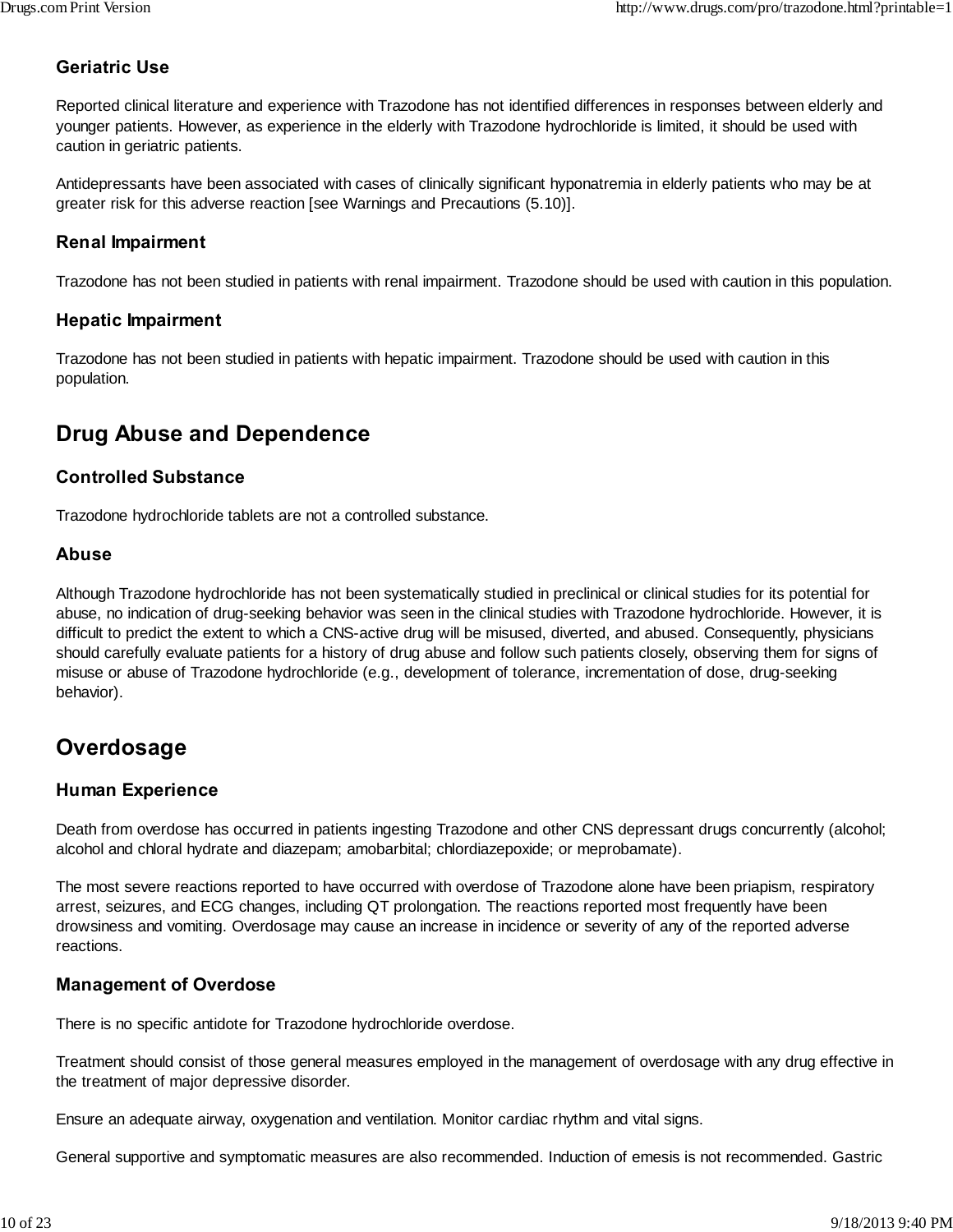lavage with a large bore orogastric tube with appropriate airway protection, if needed, may be indicated if performed soon after ingestion, or in symptomatic patients. Activated charcoal should be administered. Forced diuresis may be useful in facilitating elimination of the drug.

In managing overdosage, consider the possibility of multiple drug involvement. The physician should consider contacting a poison control center for additional information on the treatment of any overdose.

# **Trazodone Description**

Trazodone hydrochloride is an antidepressant chemically unrelated to tricyclic, tetracyclic, or other known antidepressant agents. Trazodone hydrochloride is a triazolopyridine derivative designated as 2-[3-[4-(3-chlorophenyl)-1 piperazinyl]propyl]-1,2,4-triazolo[4, 3-a]pyridin-3(2H)-one hydrochloride. It is a white odorless crystalline powder which is freely soluble in water. The structural formula is represented as follow

CH<sub>2</sub>-CH<sub>2</sub>-CH<sub>2</sub>

Molecular Formula: C19H22CIN5O - HCI Molecular Weight: 408.33

Each tablet, for oral administration, contains 50 mg, 100 mg, 150 mg or 300 mg of Trazodone hydrochloride. In addition, each tablet contains the following inactive ingredients: colloidal silicon dioxide, magnesium stearate, microcrystalline cellulose, pregelatinized starch, sodium lauryl sulfate, and sodium starch glycolate.

# **Trazodone - Clinical Pharmacology**

## **Mechanism of Action**

The mechanism of Trazodone antidepressant action is not fully understood, but is thought to be related to its potentiation of serotonergic activity in the CNS.

## **Pharmacodynamics**

Preclinical studies have shown that Trazodone selectively inhibits neuronal reuptake of serotonin and acts as an antagonist at 5-HT-2A/2C serotonin receptors.

Trazodone is not a monoamine oxidase inhibitor and, unlike amphetamine-type drugs, does not stimulate the central nervous system.

Trazodone antagonizes alpha 1-adrenergic receptors, a property which may be associated with postural hypotension.

## **Pharmacokinetics**

### Absorption

In humans, Trazodone hydrochloride is well absorbed after oral administration without selective localization in any tissue. When Trazodone hydrochloride is taken shortly after ingestion of food, there may be an increase in the amount of drug absorbed, a decrease in maximum concentration and a lengthening in the time to maximum concentration. Peak plasma levels occur approximately one hour after dosing when Trazodone hydrochloride is taken on an empty stomach or 2 hours after dosing when taken with food.

### Metabolism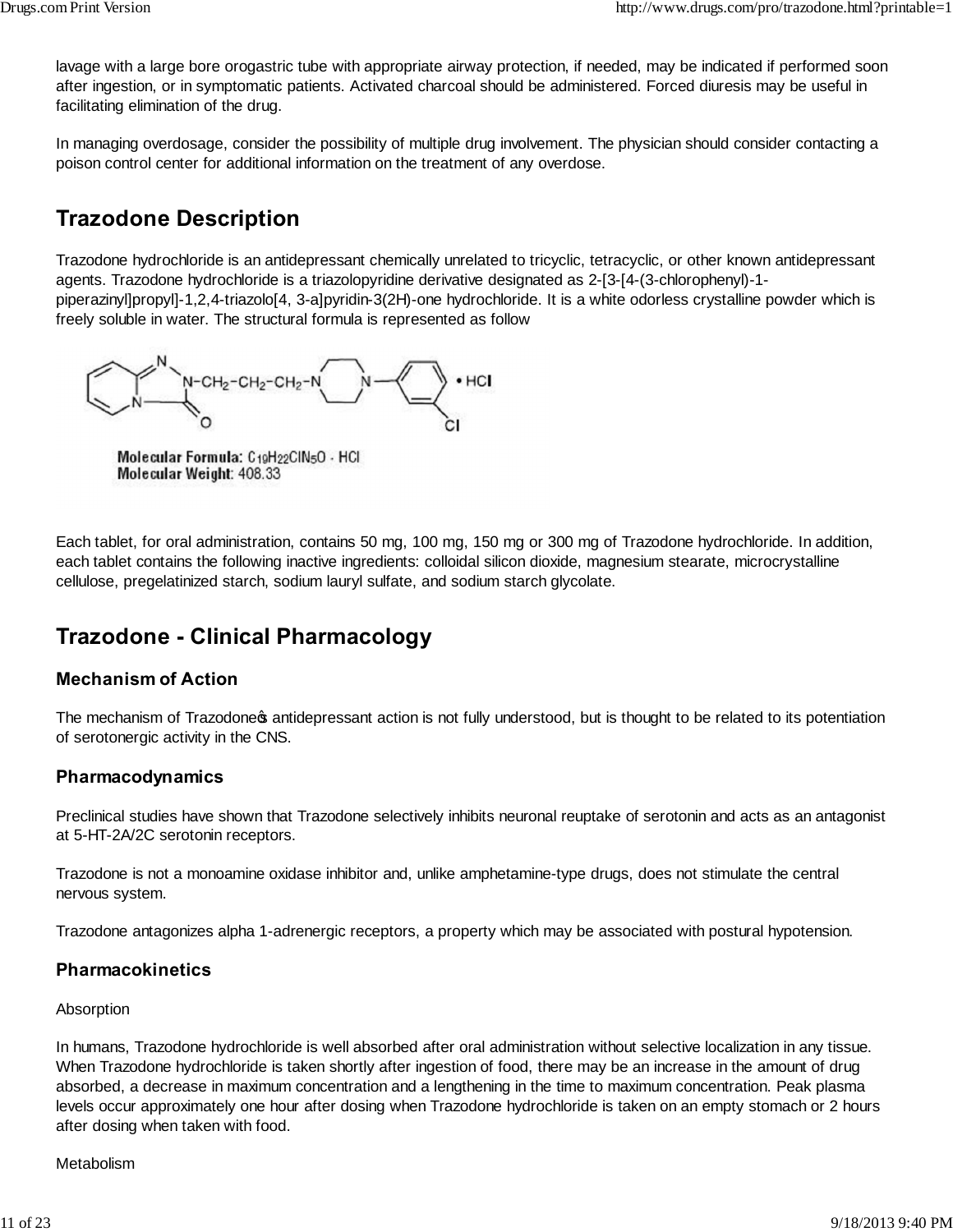In vitro studies in human liver microsomes show that Trazodone is metabolized, via oxidative cleavage, to an active metabolite, m-chlorophenylpiperazine (mCPP) by CYP3A4. Other metabolic pathways that may be involved in the metabolism of Trazodone have not been well characterized. Trazodone is extensively metabolized; less than 1% of an oral dose is excreted unchanged in the urine.

Elimination

In some patients Trazodone may accumulate in the plasma

Protein Binding

Trazodone is 89 to 95% protein bound in vitro at concentrations attained with therapeutic doses in humans.

# **Nonclinical Toxicology**

#### **Carcinogenesis, Mutagenesis, Impairment of Fertility**

No drug- or dose-related occurrence of carcinogenesis was evident in rats receiving Trazodone in daily oral doses up to 300 mg/kg for 18 months.

# **Clinical Studies**

The efficacy and safety of Trazodone hydrochloride were established from both inpatient and outpatient trials of the Trazodone immediate release formulation in the treatment of major depressive disorder.

## **How Supplied/Storage and Handling**

Trazodone Hydrochloride Tablets, USP 50 mg are available for oral administration as white, round, biconvex, tablets. Engraved %APO+ bisect %T50+ on one side, other side plain.

Bottles of 100 (NDC 60505-2653-1)

Bottles of 500 (NDC 60505-2653-5)

Unit Dose Blister Packages of 100 (10 x 10 unit dose) (NDC 60505-2653-0)

Trazodone Hydrochloride Tablets, USP 100 mg are available for oral administration as white, round, biconvex, tablets. Engraved %APO+ bisect %T100+ on one side, other side plain.

Bottles of 100 (NDC 60505-2654-1)

Bottles of 500 (NDC 60505-2654-5)

Unit Dose Blister Packages of 100 (10 x 10 unit dose) (NDC 60505-2654-0)

Trazodone Hydrochloride Tablets, USP 150 mg are available for oral administration as white, oval, flat faced beveled-edge tablets with a full bisect and 2 partial trisects. Engraved %PO+bisect %150+on one side, and %0 50 50+on the other side.

Bottles of 100 (NDC 60505-2655-1)

Bottles of 500 (NDC 60505-2655-5)

Directions for using the correct score when breaking the tablet, please refer to the following:

-For 50 mg, break the score on either the left or right side of the tablet (one-third of a tablet).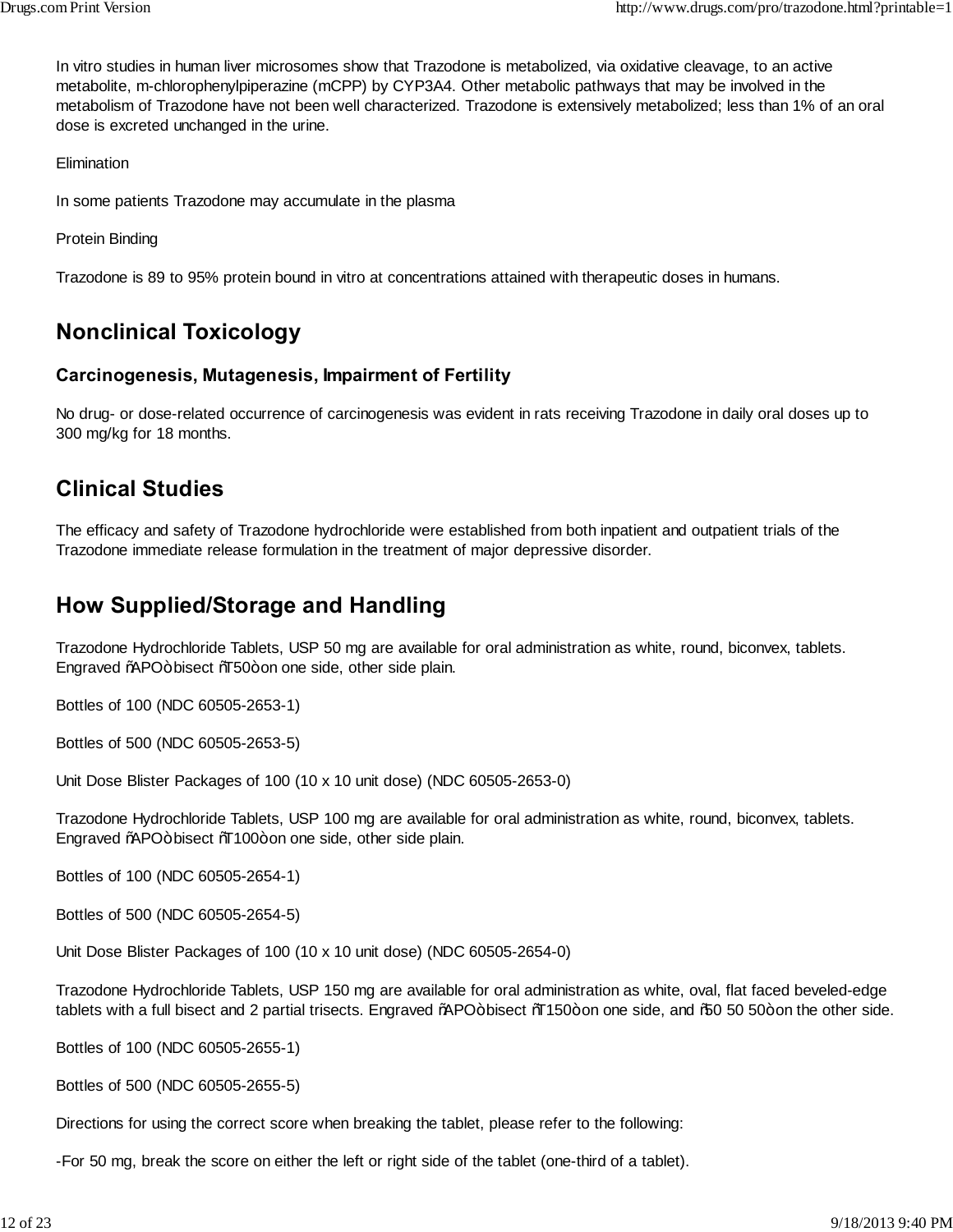

-For 75 mg, break the score down the middle of the tablet (one-half of a tablet).



-For 100 mg, break the score on either the left or right side of the tablet (two-thirds of a tablet).



-For 150 mg, use the entire tablet.



Trazodone Hydrochloride Tablets, USP 300 mg are available for oral administration as white, oval, flat faced beveled-edge tablets with a full bisect and 2 partial trisects. Engraved %PO+bisect %300+on one side, and %400 100 100+on the other side with the middle %400+ perpendicular to the others.

Bottles of 100 (NDC 60505-2659-1)

Bottles of 500 (NDC 60505-2659-5)

Directions for using the correct score when breaking the tablet, please refer to the following:

-For 100 mg, break the score on either the left or right side of the tablet (one-third of a tablet).



-For 150 mg, break the score down the middle of the tablet (one-half of a tablet).



-For 200 mg, break the score on either the left or right side of the tablet (two-thirds of a tablet).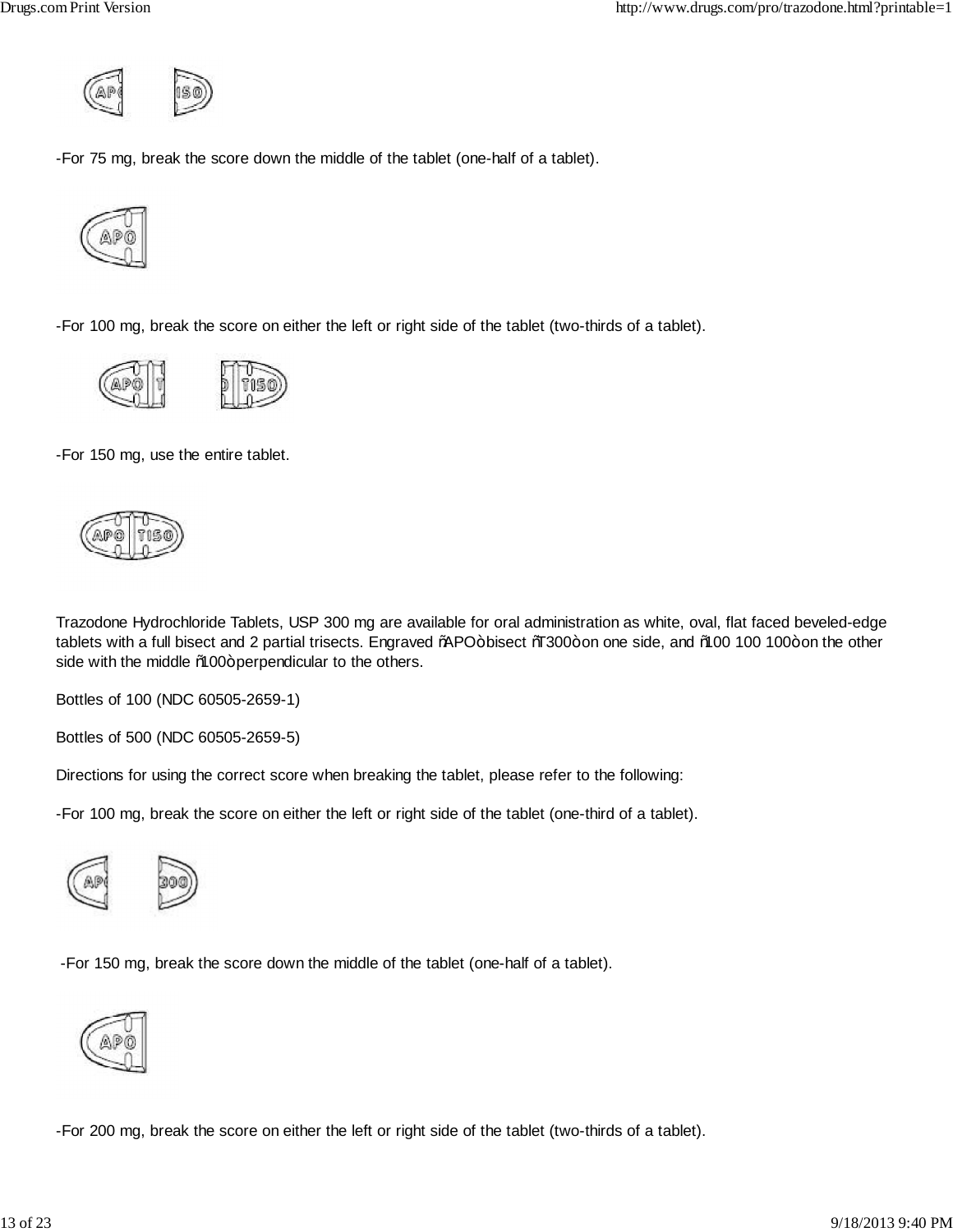

-For 300 mg, use the entire tablet.



Store at 20° to 25°C (68° to 77°F); excursions permitted to 15° to 30°C (59° to 86°F) [see USP Controlled Room Temperature]. Dispense with a child-resistant closure in a tight, light-resistant container.

# **Patient Counseling Information**

See FDA-approved Medication Guide

### **Information for Patients**

Prescribers or other health professionals should inform patients, their families, and their caregivers about the benefits and risks associated with treatment with Trazodone hydrochloride and should counsel them in its appropriate use.

Patients should be warned that:

- There is a potential for increased risk of suicidal thoughts especially in children, teenagers and young adults.
- The following symptoms should be reported to the physician: anxiety, agitation, panic attacks, insomnia, irritability, hostility, aggressiveness, impulsivity, akathisia, hypomania and mania.
- They should inform their physician if they have a history of bipolar disorder, cardiac disease or myocardial infarction.
- Serotonin syndrome could occur and symptoms may include changes in mental status (e.g., agitation, hallucinations, and coma), autonomic instability (e.g., tachycardia, labile blood pressure, and hyperthermia), neuromuscular aberrations (e.g., hyperreflexia, incoordination) and/or gastrointestinal symptoms (e.g., nausea, vomiting, and diarrhea).
- Trazodone hydrochloride has been associated with the occurrence of priapism.
- There is a potential for hypotension, including orthostatic hypotension and syncope.
- There is a potential risk of bleeding (including life-threatening hemorrhages) and bleeding related events (including ecchymosis, hematoma, epistaxis, and petechiae) with the concomitant use of Trazodone hydrochloride and NSAIDs, aspirin, or other drugs that affect coagulation or bleeding.
- Withdrawal symptoms including anxiety, agitation and sleep disturbances, have been reported with Trazodone. Clinical experience suggests that the dose should be gradually reduced.

Patients should be counseled that:

- Trazodone may cause somnolence or sedation and may impair the mental and/or physical ability required for the performance of potentially hazardous tasks. Patients should be cautioned about operating hazardous machinery, including automobiles until they are reasonably certain that the drug treatment does not affect them.
- Trazodone may enhance the response to alcohol, barbiturates, and other CNS depressants.
- Women who intend to become pregnant or who are breastfeeding should discuss with a physician whether they should continue to use Trazodone, since use in pregnant and nursing women is not recommended.

Important Administration Instructions:

- Trazodone hydrochloride tablets should be swallowed whole or broken in half along the score line.
- Trazodone hydrochloride tablets should be taken shortly after a meal or light snack.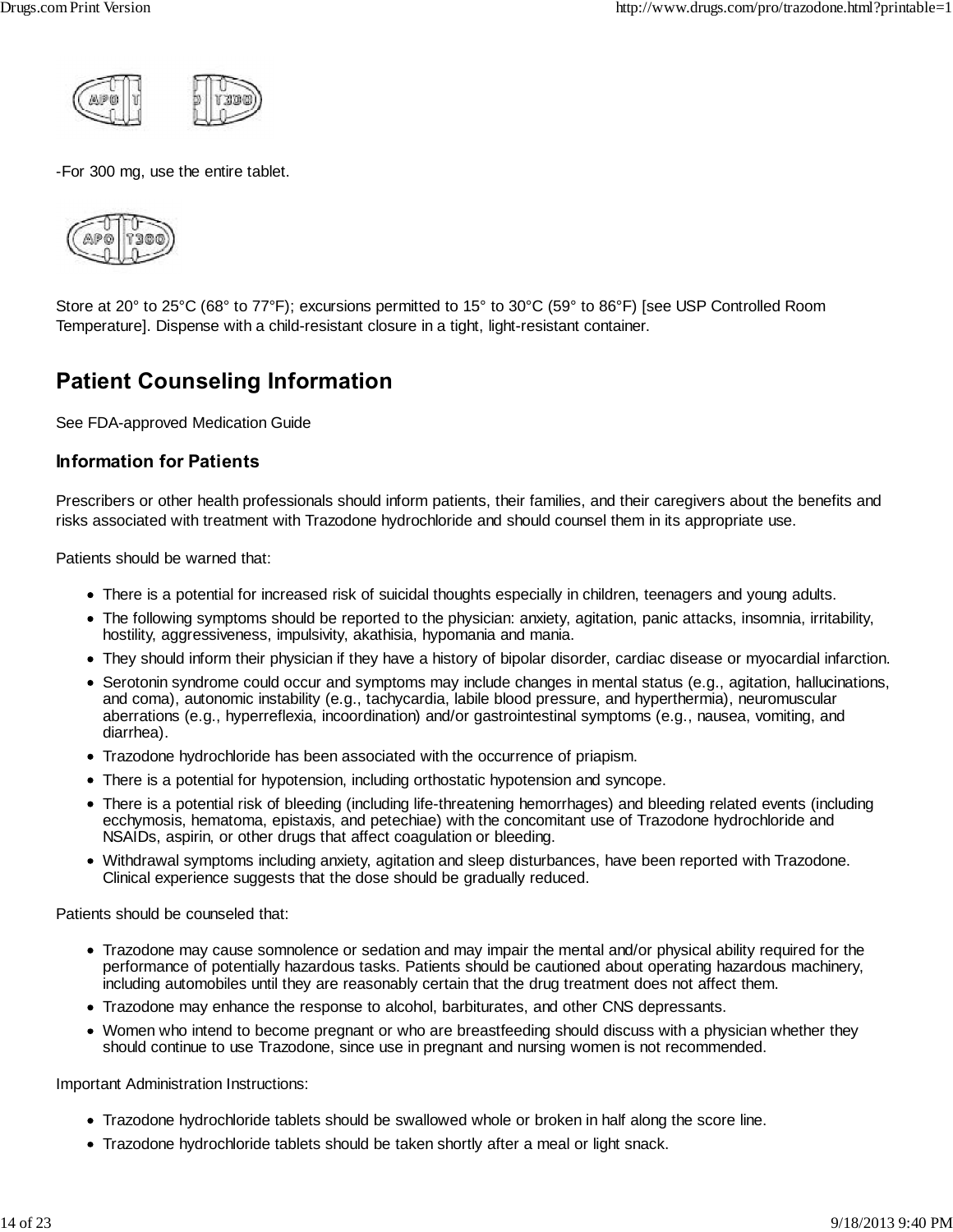APOTEX INC. Trazodone HYDROCHLORIDE TABLETS, USP 50 mg, 100 mg, 150 mg and 300 mg

| Manufactured by: | Manufactured For:    |
|------------------|----------------------|
| Apotex Inc.      | Apotex Corp.         |
| Toronto, Ontario | Weston Florida 33326 |

Canada M9L 1T9

Revised: May 2013

Rev. 3

# **MEDICATION GUIDE**

Trazodone hydrochloride tablets, USP

Read the Medication Guide that comes with Trazodone hydrochloride tablets before you start taking it and each time you get a refill. There may be new information. This information does not take the place of talking to your healthcare provider about your medical condition or treatment. Talk to your healthcare provider or pharmacist if there is something you do not understand or you want to learn about Trazodone hydrochloride tablets.

What is the most important information I should know about Trazodone hydrochloride tablets?

Antidepressant medicines, depression or other serious mental illnesses, and suicidal thoughts or actions: Talk to your healthcare provider about:

- All risks and benefits of treatment with antidepressant medicines
- All treatment choices for depression or other serious mental illnesses

1. Antidepressant medicines may increase suicidal thoughts or actions in some children, teenagers, and young adults within the first few months of treatment.

2. Depression and other serious mental illnesses are the most important causes of suicidal thoughts and actions. Some people may have a higher risk of having suicidal thoughts or actions. These include people who have or have a family history of bipolar illness (also called manic- depressive illness) or suicidal thoughts or actions.

3. How can I watch for and try to prevent suicidal thoughts and actions?

- Pay close attention to any changes, especially sudden changes in mood, behaviors, thoughts, or feelings. This is very important when an antidepressant medicine is started or when the dose is changed.
- Call your healthcare provider right away to report new or sudden changes in mood, behavior, thoughts or feelings.
- Keep all follow-up visits with your healthcare provider as scheduled. Call your healthcare provider between visits as needed, especially if you are worried about symptoms. Call a healthcare provider right away if you have any of the following symptoms, especially if they are new, worse, or worry you:
	- Thoughts about suicide or dying
	- Attempts to commit suicide
	- New or worse depression
	- $\circ$  New or worse anxiety
	- Feeling very agitated or restless
	- Panic attacks
	- Trouble sleeping (insomnia)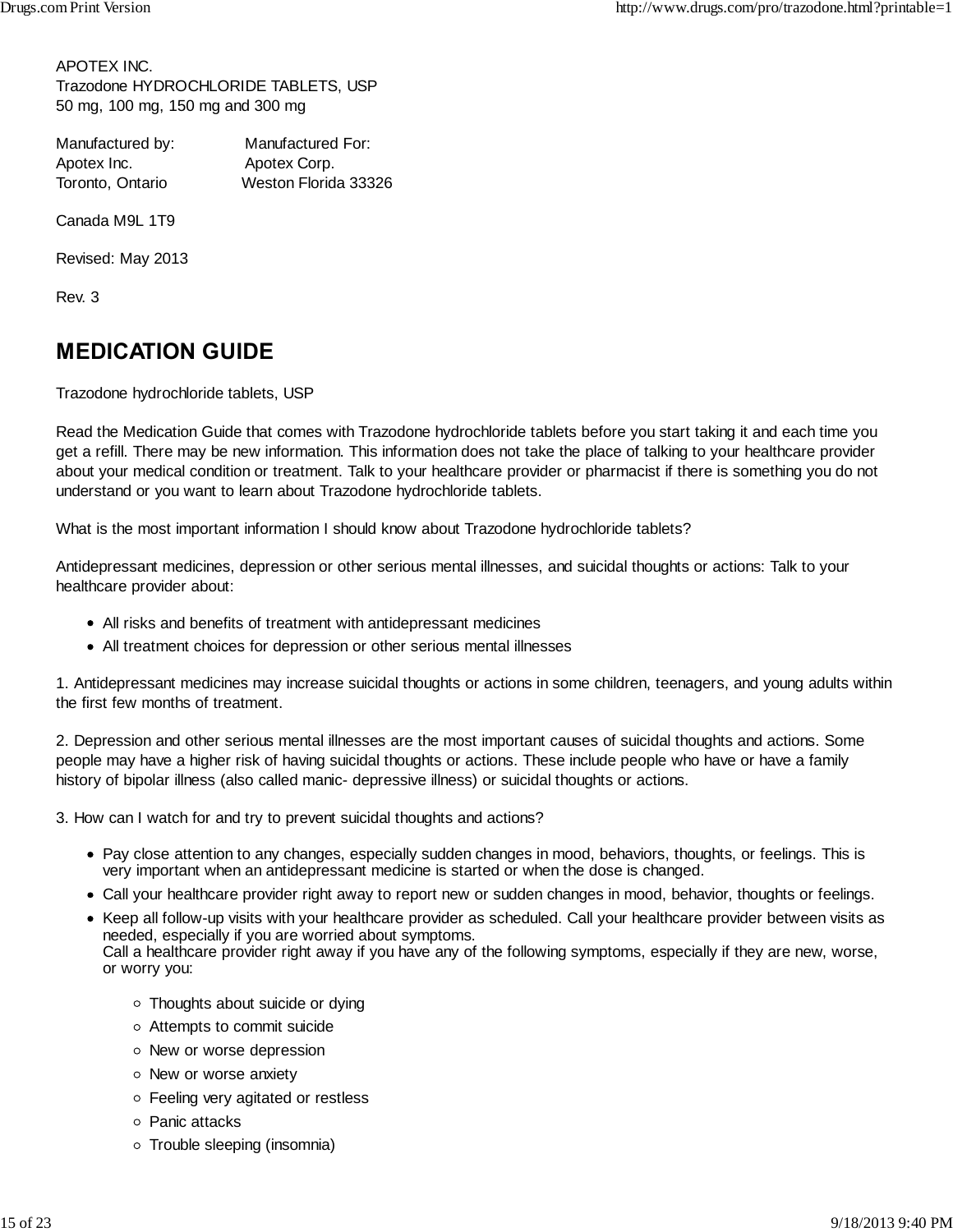- $\circ$  New or worse irritability
- $\circ$  Acting aggressive, being angry or violent
- Acting on dangerous impulses
- $\circ$  An extreme increase in activity and talking (mania)
- Other unusual changes in behavior or mood

What else do I need to know about antidepressant medicines?

Never stop an antidepressant medicine without first talking to a healthcare provider. Stopping an antidepressant medicine suddenly can cause other symptoms.

Antidepressants are medicines used to treat depression and other illnesses. It is important to discuss all the risks of treating depression and also the risks of not treating it. You should discuss all treatment choices with your healthcare provider, not just the use of antidepressants.

Antidepressant medicines have other side effects. Talk to your healthcare provider about the side effects of your medicines.

Antidepressant medicines can interact with other medicines. Know all of the medicines that you take. Keep a list of all medicines to show your healthcare provider. Do not start new medicines without first checking with your healthcare provider.

4. Trazodone hydrochloride tablets are not approved for use in children. Talk to your healthcare provider for more information.

What are Trazodone hydrochloride tablets?

Trazodone hydrochloride tablets are a prescription medicine used to treat major depressive disorder in adults.

What should I tell my healthcare provider before taking Trazodone hydrochloride tablets?

Before you take Trazodone hydrochloride tablets tell your healthcare provider if you:

- have heart problems, including QT prolongation or a family history of it
- have ever had a heart attack
- have bipolar disorder
- have liver or kidney problems
- have other serious medical conditions
- are pregnant or plan to become pregnant. Trazodone hydrochloride tablets may harm your unborn baby. Talk to your healthcare provider if you are pregnant or plan to become pregnant.
- are breastfeeding or plan to breastfeed. It is not known if Trazodone hydrochloride tablets passes into your breast milk. You and your healthcare provider should decide if you will take Trazodone hydrochloride tablets or breastfeed.
- have taken a Monoamine Oxidase Inhibitor (MAOI) or if you have stopped taking an MAOI in the last 2 weeks.

Tell your healthcare provider about all the medicines you take, including prescription and non-prescription medicines, vitamins, and herbal supplements.

Using Trazodone hydrochloride tablets with certain other medicines can affect each other causing serious side effects.

Know the medicines you take. Keep a list of them and show it to your healthcare provider and pharmacist when you get a new medicine.

How should I take Trazodone hydrochloride tablets?

- Take Trazodone hydrochloride tablets exactly as your healthcare provider tells you.
- Trazodone hydrochloride tablets should be taken shortly after a meal or light snack.
- If you feel drowsy after taking Trazodone hydrochloride tablets, talk to your healthcare provider. Your healthcare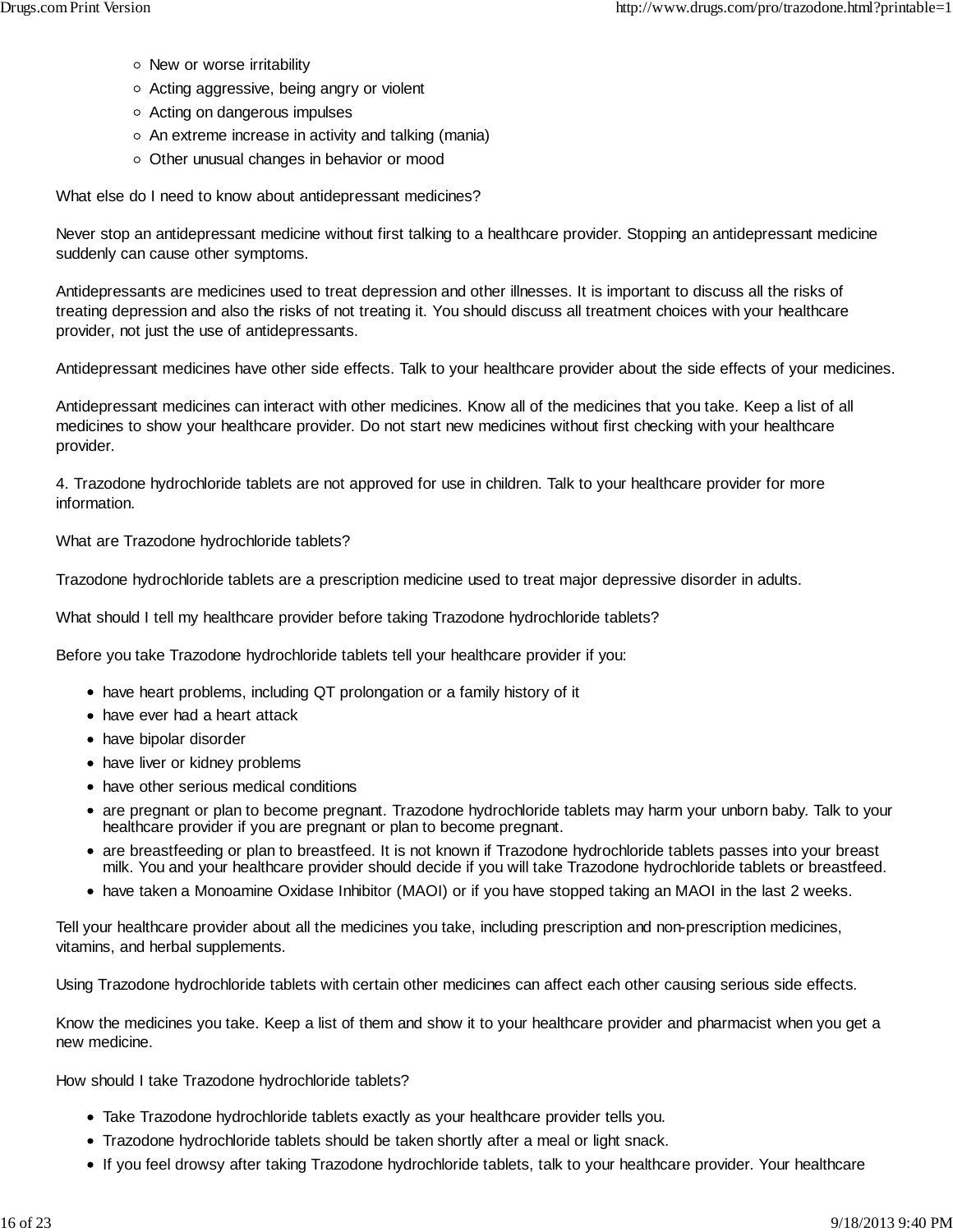provider may change your dose or the time of day you take your Trazodone hydrochloride tablets.

- Do not stop taking Trazodone hydrochloride tablets without talking to your healthcare provider.
- Trazodone hydrochloride tablets should be swallowed whole or broken in half along the score line. Do not chew or crush Trazodone hydrochloride tablets. Tell your healthcare provider if you cannot swallow Trazodone either whole or as a half tablet.
- If you take too much Trazodone hydrochloride, call your doctor or go to the nearest emergency room right away.

What should I avoid while taking Trazodone hydrochloride tablets?

- Do not drive, operate heavy machinery, or do other dangerous activities until you know how Trazodone hydrochloride tablets affect you. Trazodone hydrochloride tablets can slow your thinking and motor skills.
- Do not drink alcohol or take other medicines that make you sleepy or dizzy while taking Trazodone hydrochloride tablets until you talk with your healthcare provider. Trazodone hydrochloride tablets may make your sleepiness or dizziness worse if you take it with alcohol or other medicines that cause sleepiness or dizziness.

What are the possible side effects of Trazodone hydrochloride tablets?

Trazodone hydrochloride tablets can cause serious side effects or death. See "What is the most important information I should know about Trazodone hydrochloride tablets?+

Serious side effects include:

- Serotonin syndrome. Symptoms of serotonin syndrome include: agitation, hallucinations, problems with coordination, fast heartbeat, tight muscles, trouble walking, nausea, vomiting, diarrhea.
- Feeling high or in a very good mood, then becoming irritable, or having too much energy, feeling like you have to keep talking or do not sleep (mania).
- Irregular or fast heartbeat or faint (QT prolongation).
- Low blood pressure. You feel dizzy or faint when you change positions (go from sitting to standing).
- Unusual bruising or bleeding.
- Erection lasting for more than 6 hours (priapism).
- Low sodium in your blood (hyponatremia). Symptoms of hyponatremia include: headache, feeling weak, feeling confused, trouble concentrating, memory problems and feeling unsteady when you walk.
- Withdrawal symptoms. Symptoms of withdrawal can include anxiety, agitation, and sleep problems. Do not stop taking Trazodone hydrochloride tablets without talking to your healthcare provider.

Get medical help right away, if you have any of the symptoms listed above.

The most common side effects of Trazodone hydrochloride tablets include:

- Sleepiness
- Dizziness
- Constipation
- Blurry vision

Tell your healthcare provider if you have any side effect that bothers you or that does not go away.

These are not all the possible side effects of Trazodone hydrochloride tablets. For more information, ask your healthcare provider or pharmacist.

Call your doctor for medical advice about side effects. You may report side effects to FDA at 1-800-FDA-1088.

How should I store Trazodone hydrochloride tablets?

- Store Trazodone hydrochloride tablets between 20° to 25°C (68° to 77°F).
- Keep in tight container
- Keep out of the light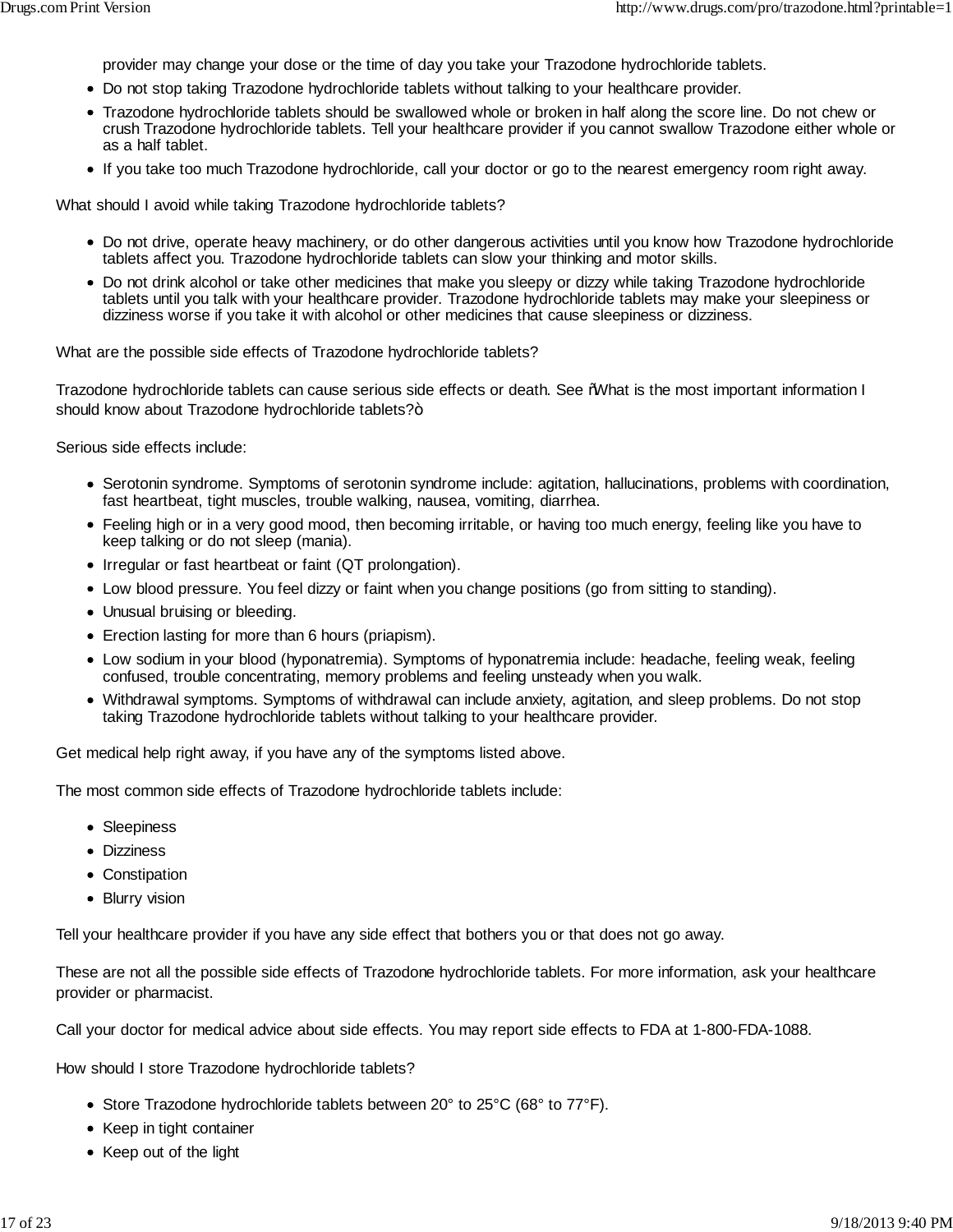Safely throw away medicine that is out of date or no longer needed.

Keep Trazodone hydrochloride tablets and all medicines out of the reach of children.

General information about the safe and effective use of Trazodone hydrochloride tablets.

Medicines are sometimes prescribed for purposes other than those listed in a Medication Guide. Do not use Trazodone hydrochloride tablets for a condition for which it was not prescribed. Do not give Trazodone hydrochloride tablets to other people, even if they have the same symptoms that you have. It may harm them.

This Medication Guide summarizes the most important information about Trazodone hydrochloride tablets. If you would like more information, talk with your healthcare provider. You can ask your pharmacist or healthcare provider for information about Trazodone hydrochloride tablets that is written for health professionals.

What are the ingredients in Trazodone hydrochloride tablets?

Active ingredient: Trazodone hydrochloride, USP

Inactive ingredients: colloidal silicon dioxide, magnesium stearate, microcrystalline cellulose, pregelatinized starch, sodium lauryl sulfate, and sodium starch glycolate.

This Medication Guide has been approved by the U.S. Food and Drug Administration.

APOTEX INC.

Trazodone HYDROCHLORIDE TABLETS, USP 50 mg, 100 mg, 150 mg and 300 mg

| Manufactured by: | Manufactured For:    |
|------------------|----------------------|
| Apotex Inc.      | Apotex Corp.         |
| Toronto, Ontario | Weston Florida 33326 |
| Canada M9L 1T9   |                      |

Revised: May 2013

PRINCIPAL DISPLAY PANEL - 50 mg BOTTLE LABEL

APOTEX CORP. NDC 60505-2653-1

Trazodone HYDROCHLORIDE TABLETS USP

50 mg

Rx only

100 Tablets

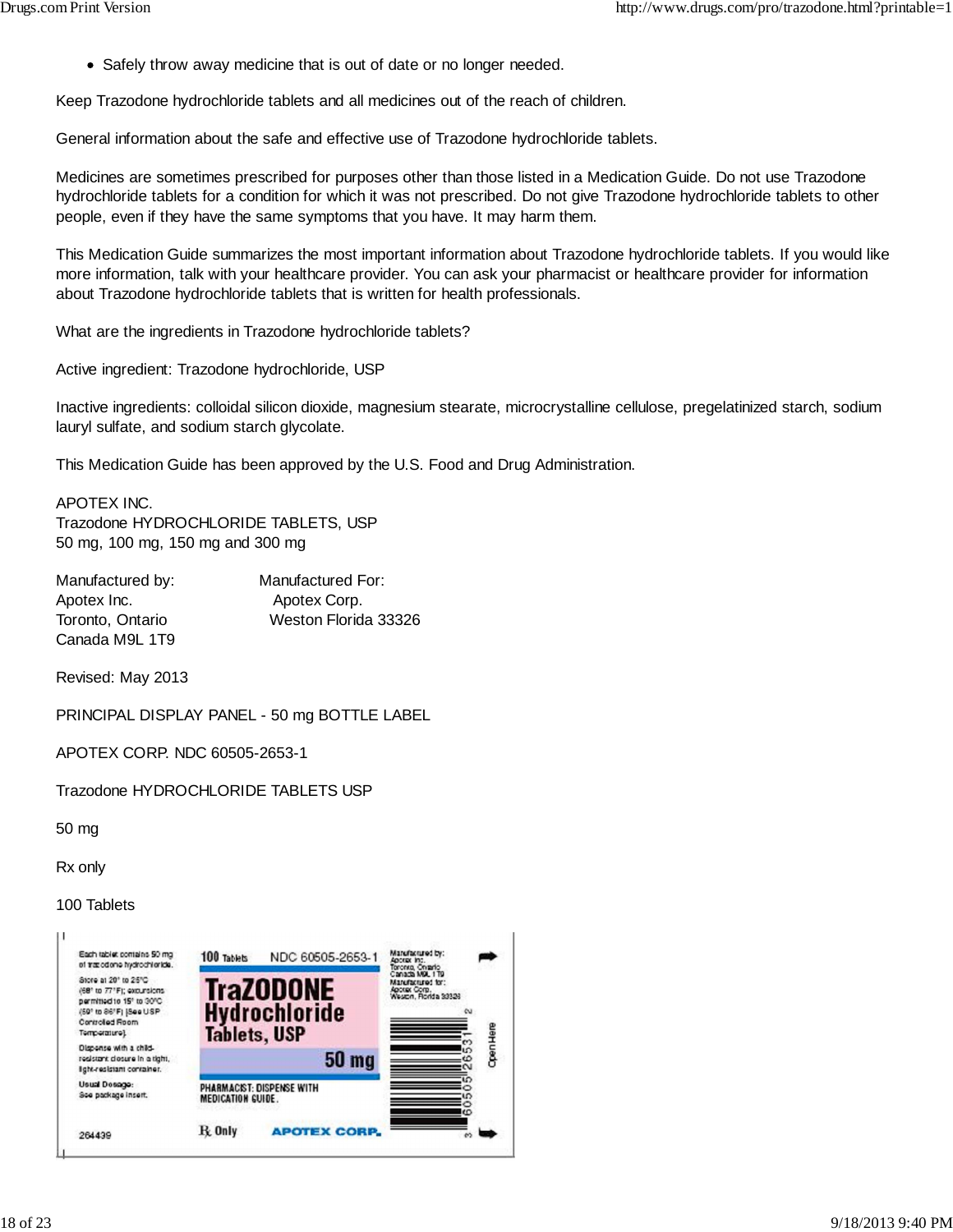PRINCIPAL DISPLAY PANEL - 100 mg BOTTLE LABEL

APOTEX CORP. NDC 60505-2654-1

Trazodone HYDROCHLORIDE TABLETS USP

100 mg

Rx only

100 Tablets



PRINCIPAL DISPLAY PANEL - 150 mg BOTTLE LABEL

APOTEX CORP. NDC 60505-2655-1

Trazodone HYDROCHLORIDE TABLETS USP

150 mg

Rx only

100 Tablets



PRINCIPAL DISPLAY PANEL - 300 mg BOTTLE LABEL

APOTEX CORP. NDC 60505-2659-1

Trazodone HYDROCHLORIDE TABLETS USP

300 mg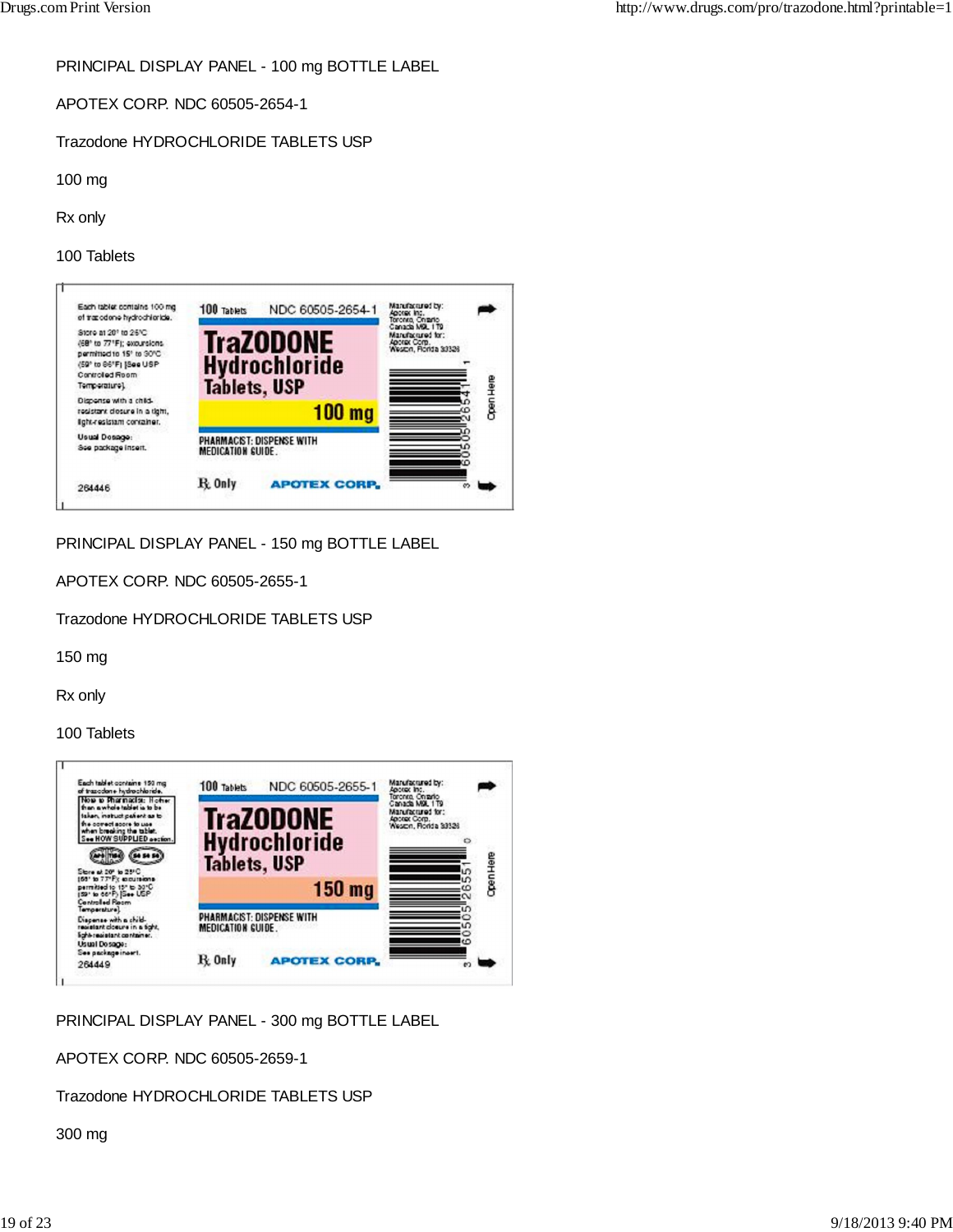Rx only

#### 100 Tablets



| <b>Trazodone HYDROCHLORIDE</b><br>Trazodone hydrochloride tablet        |                                            |                                                |                             |  |                     |  |                             |          |          |                |
|-------------------------------------------------------------------------|--------------------------------------------|------------------------------------------------|-----------------------------|--|---------------------|--|-----------------------------|----------|----------|----------------|
| <b>Product Information</b>                                              |                                            |                                                |                             |  |                     |  |                             |          |          |                |
|                                                                         | Product Type                               | <b>HUMAN PRESCRIPTION</b><br><b>DRUG LABEL</b> |                             |  |                     |  | Item Code (Source)          |          |          | NDC:60505-2653 |
|                                                                         | Route of Administration                    |                                                | <b>DEA Schedule</b><br>ORAL |  |                     |  |                             |          |          |                |
|                                                                         | Active Ingredient/Active Moiety            |                                                |                             |  |                     |  |                             |          |          |                |
| Strength<br><b>Ingredient Name</b><br><b>Basis of Strength</b>          |                                            |                                                |                             |  |                     |  |                             |          |          |                |
| Trazodone HYDROCHLORIDE<br>Trazodone HYDROCHLORIDE (Trazodone)<br>50 mg |                                            |                                                |                             |  |                     |  |                             |          |          |                |
|                                                                         | Inactive Ingredients                       |                                                |                             |  |                     |  |                             |          |          |                |
|                                                                         | <b>Ingredient Name</b>                     |                                                |                             |  |                     |  |                             |          | Strength |                |
|                                                                         | <b>COLLOIDAL SILICON DIOXIDE</b>           |                                                |                             |  |                     |  |                             |          |          |                |
|                                                                         | <b>MAGNESIUM STEARATE</b>                  |                                                |                             |  |                     |  |                             |          |          |                |
|                                                                         | <b>CELLULOSE, MICROCRYSTALLINE</b>         |                                                |                             |  |                     |  |                             |          |          |                |
|                                                                         | <b>STARCH, CORN</b>                        |                                                |                             |  |                     |  |                             |          |          |                |
|                                                                         | <b>SODIUM LAURYL SULFATE</b>               |                                                |                             |  |                     |  |                             |          |          |                |
|                                                                         | SODIUM STARCH GLYCOLATE TYPE A POTATO      |                                                |                             |  |                     |  |                             |          |          |                |
|                                                                         | <b>Product Characteristics</b>             |                                                |                             |  |                     |  |                             |          |          |                |
|                                                                         | Color                                      | <b>WHITE</b>                                   |                             |  | Score               |  |                             | no score |          |                |
|                                                                         | Shape                                      | <b>ROUND</b>                                   |                             |  | <b>Size</b>         |  |                             | 8mm      |          |                |
|                                                                         | Flavor                                     |                                                |                             |  | Imprint Code        |  |                             | APO; T50 |          |                |
|                                                                         | Contains                                   |                                                |                             |  |                     |  |                             |          |          |                |
|                                                                         | Packaging                                  |                                                |                             |  |                     |  |                             |          |          |                |
|                                                                         | # Item Code                                |                                                |                             |  | Package Description |  |                             |          |          |                |
| 1                                                                       | 100 TABLET in 1 BOTTLE<br>NDC:60505-2653-1 |                                                |                             |  |                     |  |                             |          |          |                |
| 2                                                                       | NDC:60505-2653-5<br>500 TABLET in 1 BOTTLE |                                                |                             |  |                     |  |                             |          |          |                |
| 3                                                                       | NDC:60505-2653-0                           |                                                |                             |  |                     |  | 10 BLISTER PACK in 1 CARTON |          |          |                |
| 3                                                                       |                                            |                                                |                             |  |                     |  | 10 TABLET in 1 BLISTER PACK |          |          |                |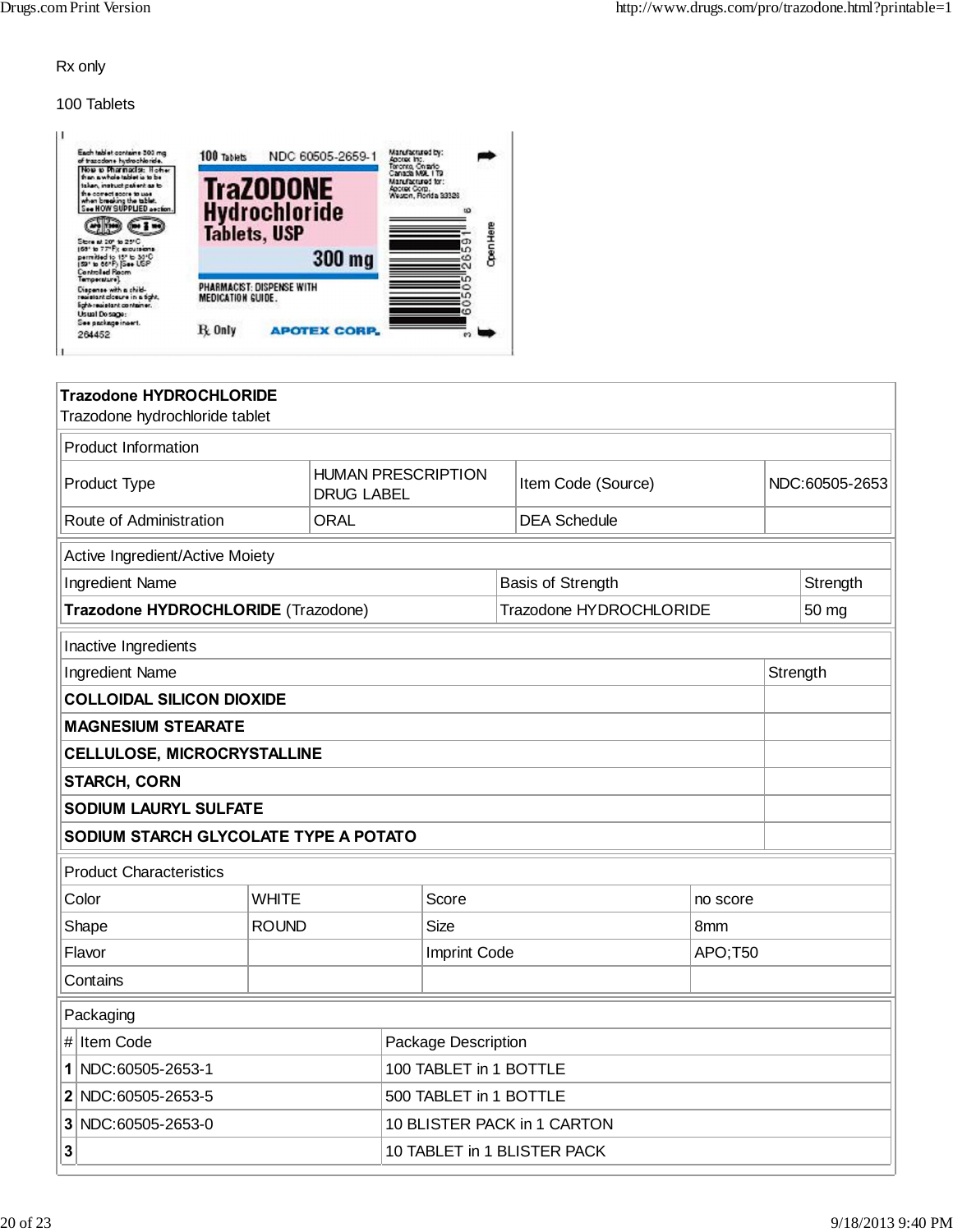| 4 NDC:60505-2653-7<br>17000 TABLET in 1 BOTTLE                   |              |                                                |                             |                  |                             |          |  |                    |
|------------------------------------------------------------------|--------------|------------------------------------------------|-----------------------------|------------------|-----------------------------|----------|--|--------------------|
| Marketing Information                                            |              |                                                |                             |                  |                             |          |  |                    |
| <b>Marketing Category</b>                                        |              | Application Number or Monograph Citation       |                             |                  | <b>Marketing Start Date</b> |          |  | Marketing End Date |
| <b>ANDA</b>                                                      | ANDA071258   |                                                |                             |                  | 11/17/2008                  |          |  |                    |
| <b>Trazodone HYDROCHLORIDE</b><br>Trazodone hydrochloride tablet |              |                                                |                             |                  |                             |          |  |                    |
| <b>Product Information</b>                                       |              |                                                |                             |                  |                             |          |  |                    |
| Product Type                                                     |              | <b>HUMAN PRESCRIPTION</b><br><b>DRUG LABEL</b> |                             |                  | Item Code (Source)          |          |  | NDC:60505-2654     |
| Route of Administration                                          |              | <b>ORAL</b>                                    |                             |                  | <b>DEA Schedule</b>         |          |  |                    |
| Active Ingredient/Active Moiety                                  |              |                                                |                             |                  |                             |          |  |                    |
| <b>Ingredient Name</b>                                           |              |                                                |                             |                  | <b>Basis of Strength</b>    |          |  | Strength           |
| Trazodone HYDROCHLORIDE (Trazodone)                              |              |                                                |                             |                  | Trazodone HYDROCHLORIDE     |          |  | 100 mg             |
| Inactive Ingredients                                             |              |                                                |                             |                  |                             |          |  |                    |
| <b>Ingredient Name</b>                                           |              |                                                |                             |                  |                             |          |  | Strength           |
| <b>COLLOIDAL SILICON DIOXIDE</b>                                 |              |                                                |                             |                  |                             |          |  |                    |
| <b>MAGNESIUM STEARATE</b>                                        |              |                                                |                             |                  |                             |          |  |                    |
| CELLULOSE, MICROCRYSTALLINE                                      |              |                                                |                             |                  |                             |          |  |                    |
| <b>STARCH, CORN</b>                                              |              |                                                |                             |                  |                             |          |  |                    |
| SODIUM LAURYL SULFATE                                            |              |                                                |                             |                  |                             |          |  |                    |
| SODIUM STARCH GLYCOLATE TYPE A POTATO                            |              |                                                |                             |                  |                             |          |  |                    |
| <b>Product Characteristics</b>                                   |              |                                                |                             |                  |                             |          |  |                    |
| Color                                                            | <b>WHITE</b> |                                                | Score                       |                  |                             | no score |  |                    |
| Shape                                                            | <b>ROUND</b> |                                                | Size                        | 10 <sub>mm</sub> |                             |          |  |                    |
| Flavor                                                           |              |                                                | Imprint Code                | APO;T100         |                             |          |  |                    |
| Contains                                                         |              |                                                |                             |                  |                             |          |  |                    |
| Packaging                                                        |              |                                                |                             |                  |                             |          |  |                    |
| # Item Code                                                      |              |                                                | Package Description         |                  |                             |          |  |                    |
| 1 NDC:60505-2654-1                                               |              |                                                | 100 TABLET in 1 BOTTLE      |                  |                             |          |  |                    |
| 2 NDC:60505-2654-5                                               |              |                                                | 500 TABLET in 1 BOTTLE      |                  |                             |          |  |                    |
| 3 NDC:60505-2654-0                                               |              |                                                | 10 BLISTER PACK in 1 CARTON |                  |                             |          |  |                    |
| 3                                                                |              |                                                | 10 TABLET in 1 BLISTER PACK |                  |                             |          |  |                    |
| 4 NDC:60505-2654-7                                               |              |                                                | 9000 TABLET in 1 BOTTLE     |                  |                             |          |  |                    |
| Marketing Information                                            |              |                                                |                             |                  |                             |          |  |                    |
| <b>Marketing Category</b>                                        |              | Application Number or Monograph Citation       |                             |                  | <b>Marketing Start Date</b> |          |  | Marketing End Date |
| <b>ANDA</b>                                                      | ANDA071196   |                                                |                             |                  | 11/17/2008                  |          |  |                    |
| <b>Trazodone HYDROCHLORIDE</b><br>Trazodone hydrochloride tablet |              |                                                |                             |                  |                             |          |  |                    |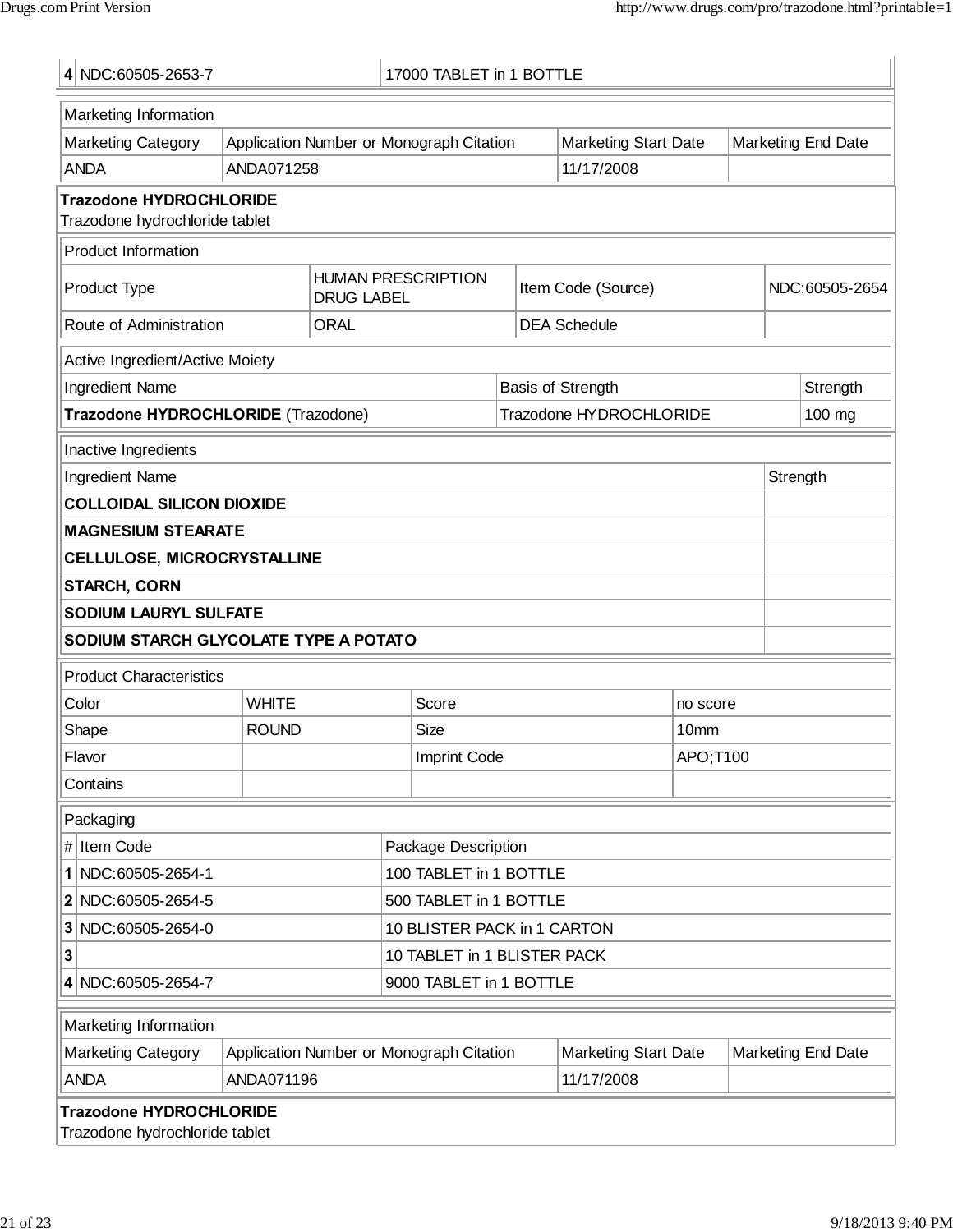| <b>Product Information</b>                                       |                                    |                                                |                         |                    |                    |                             |  |          |                    |
|------------------------------------------------------------------|------------------------------------|------------------------------------------------|-------------------------|--------------------|--------------------|-----------------------------|--|----------|--------------------|
| Product Type                                                     | <b>HUMAN PRESCRIPTION</b>          |                                                |                         | Item Code (Source) |                    | NDC:60505-2655              |  |          |                    |
| Route of Administration                                          | <b>ORAL</b><br><b>DEA Schedule</b> |                                                |                         |                    |                    |                             |  |          |                    |
| Active Ingredient/Active Moiety                                  |                                    |                                                |                         |                    |                    |                             |  |          |                    |
| <b>Ingredient Name</b>                                           |                                    |                                                |                         |                    |                    | Basis of Strength           |  |          | Strength           |
| Trazodone HYDROCHLORIDE (Trazodone)                              |                                    |                                                |                         |                    |                    | Trazodone HYDROCHLORIDE     |  |          | 150 mg             |
| Inactive Ingredients                                             |                                    |                                                |                         |                    |                    |                             |  |          |                    |
| Ingredient Name                                                  |                                    |                                                |                         |                    |                    |                             |  | Strength |                    |
| <b>COLLOIDAL SILICON DIOXIDE</b>                                 |                                    |                                                |                         |                    |                    |                             |  |          |                    |
| <b>MAGNESIUM STEARATE</b>                                        |                                    |                                                |                         |                    |                    |                             |  |          |                    |
| CELLULOSE, MICROCRYSTALLINE                                      |                                    |                                                |                         |                    |                    |                             |  |          |                    |
| <b>STARCH, CORN</b>                                              |                                    |                                                |                         |                    |                    |                             |  |          |                    |
| SODIUM LAURYL SULFATE                                            |                                    |                                                |                         |                    |                    |                             |  |          |                    |
| SODIUM STARCH GLYCOLATE TYPE A POTATO                            |                                    |                                                |                         |                    |                    |                             |  |          |                    |
| <b>Product Characteristics</b>                                   |                                    |                                                |                         |                    |                    |                             |  |          |                    |
| Color                                                            | <b>WHITE</b>                       | Score                                          |                         |                    |                    | 3 pieces                    |  |          |                    |
| Shape                                                            | <b>OVAL</b>                        | <b>Size</b>                                    |                         |                    |                    | 17 <sub>mm</sub>            |  |          |                    |
| Flavor                                                           |                                    | Imprint Code                                   |                         |                    | APO;T150;50;50;50  |                             |  |          |                    |
| Contains                                                         |                                    |                                                |                         |                    |                    |                             |  |          |                    |
| Packaging                                                        |                                    |                                                |                         |                    |                    |                             |  |          |                    |
| # Item Code                                                      |                                    |                                                | Package Description     |                    |                    |                             |  |          |                    |
| 1 NDC:60505-2655-1                                               |                                    |                                                | 100 TABLET in 1 BOTTLE  |                    |                    |                             |  |          |                    |
| 2 NDC:60505-2655-5                                               |                                    |                                                | 500 TABLET in 1 BOTTLE  |                    |                    |                             |  |          |                    |
| $3 NDC:60505-2655-7$                                             |                                    |                                                | 5500 TABLET in 1 BOTTLE |                    |                    |                             |  |          |                    |
| Marketing Information                                            |                                    |                                                |                         |                    |                    |                             |  |          |                    |
| <b>Marketing Category</b>                                        |                                    | Application Number or Monograph Citation       |                         |                    |                    | <b>Marketing Start Date</b> |  |          | Marketing End Date |
| <b>ANDA</b>                                                      | ANDA071196                         |                                                |                         |                    |                    | 11/17/2008                  |  |          |                    |
| <b>Trazodone HYDROCHLORIDE</b><br>Trazodone hydrochloride tablet |                                    |                                                |                         |                    |                    |                             |  |          |                    |
| Product Information                                              |                                    |                                                |                         |                    |                    |                             |  |          |                    |
| Product Type                                                     |                                    | <b>HUMAN PRESCRIPTION</b><br><b>DRUG LABEL</b> |                         |                    | Item Code (Source) |                             |  |          | NDC:60505-2659     |
| Route of Administration                                          |                                    | <b>ORAL</b>                                    |                         |                    |                    | <b>DEA Schedule</b>         |  |          |                    |
| Active Ingredient/Active Moiety                                  |                                    |                                                |                         |                    |                    |                             |  |          |                    |
| Ingredient Name                                                  |                                    |                                                |                         |                    |                    | Basis of Strength           |  |          | Strength           |
| Trazodone HYDROCHLORIDE (Trazodone)                              |                                    |                                                |                         |                    |                    | Trazodone HYDROCHLORIDE     |  |          | 300 mg             |
| Inactive Ingredients                                             |                                    |                                                |                         |                    |                    |                             |  |          |                    |
| <b>Ingredient Name</b>                                           |                                    |                                                |                         |                    |                    |                             |  | Strength |                    |